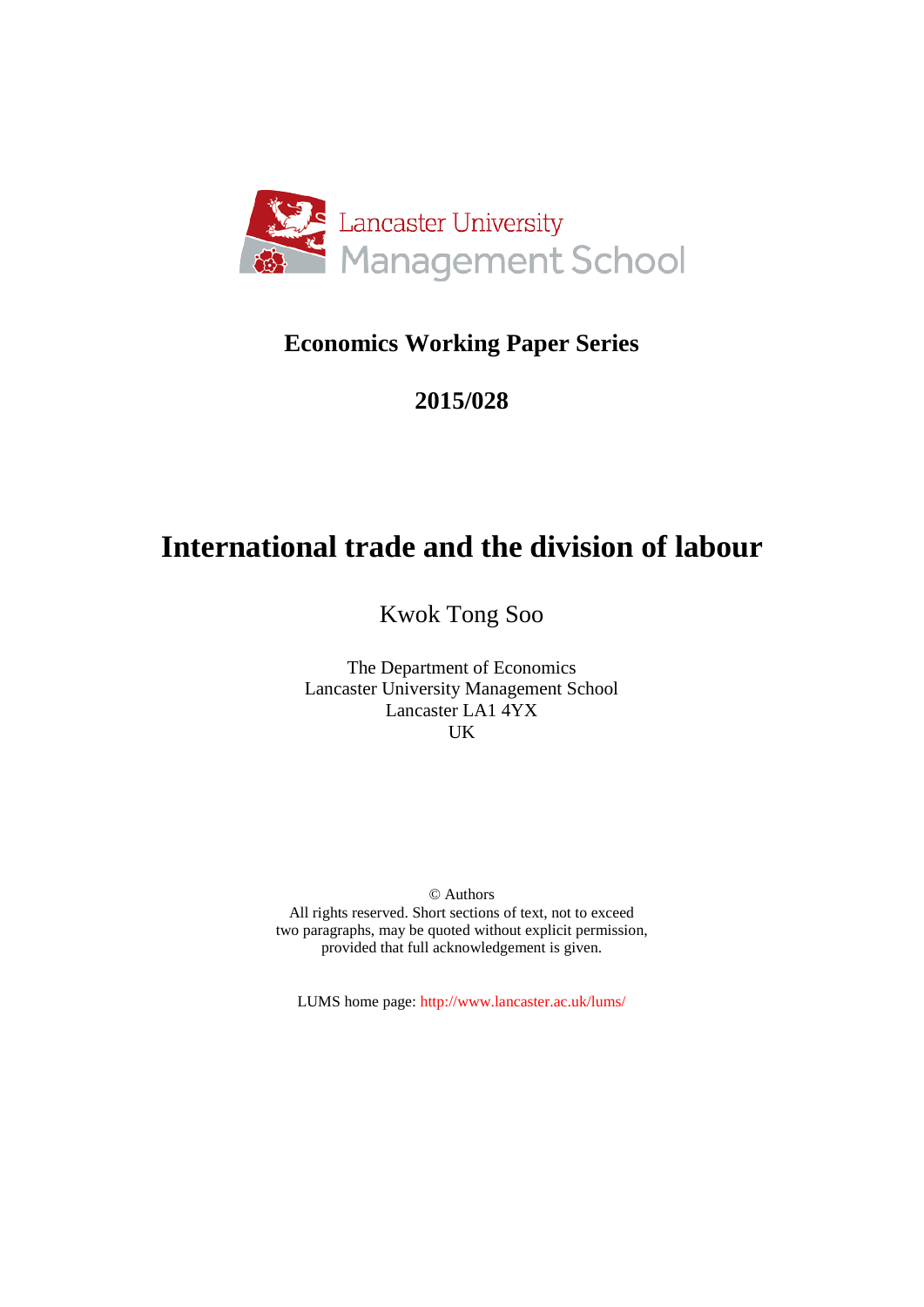# International trade and the division of labour

Kwok Tong Soo[\\*](#page-1-0) Lancaster University

December 2015

#### Abstract

This paper develops a model of international trade based on the division of labour under perfect competition. International trade, by eliminating the duplication of coordination costs, leads to a greater variety of intermediate goods, each produced at a larger scale than in autarky. The greater variety of intermediate inputs implies greater division of labour and hence gains from trade. Similarly to models of international trade under imperfect competition, the volume of trade depends on the relative sizes of the trading partners. Extending the model to two factors of production yields the additional result that if the two countries are sufficiently similar in their relative endowments, then both factors of production can experience gains from trade.

JEL Classification: F11, F15.

Keywords: Division of labour; intermediate goods trade; trade liberalisation.

<span id="page-1-0"></span>\* Department of Economics, Lancaster University Management School, Lancaster LA1 4YX, United Kingdom. Tel: +44(0)1524 594418. Email: [k.soo@lancaster.ac.uk](mailto:k.soo@lancaster.ac.uk)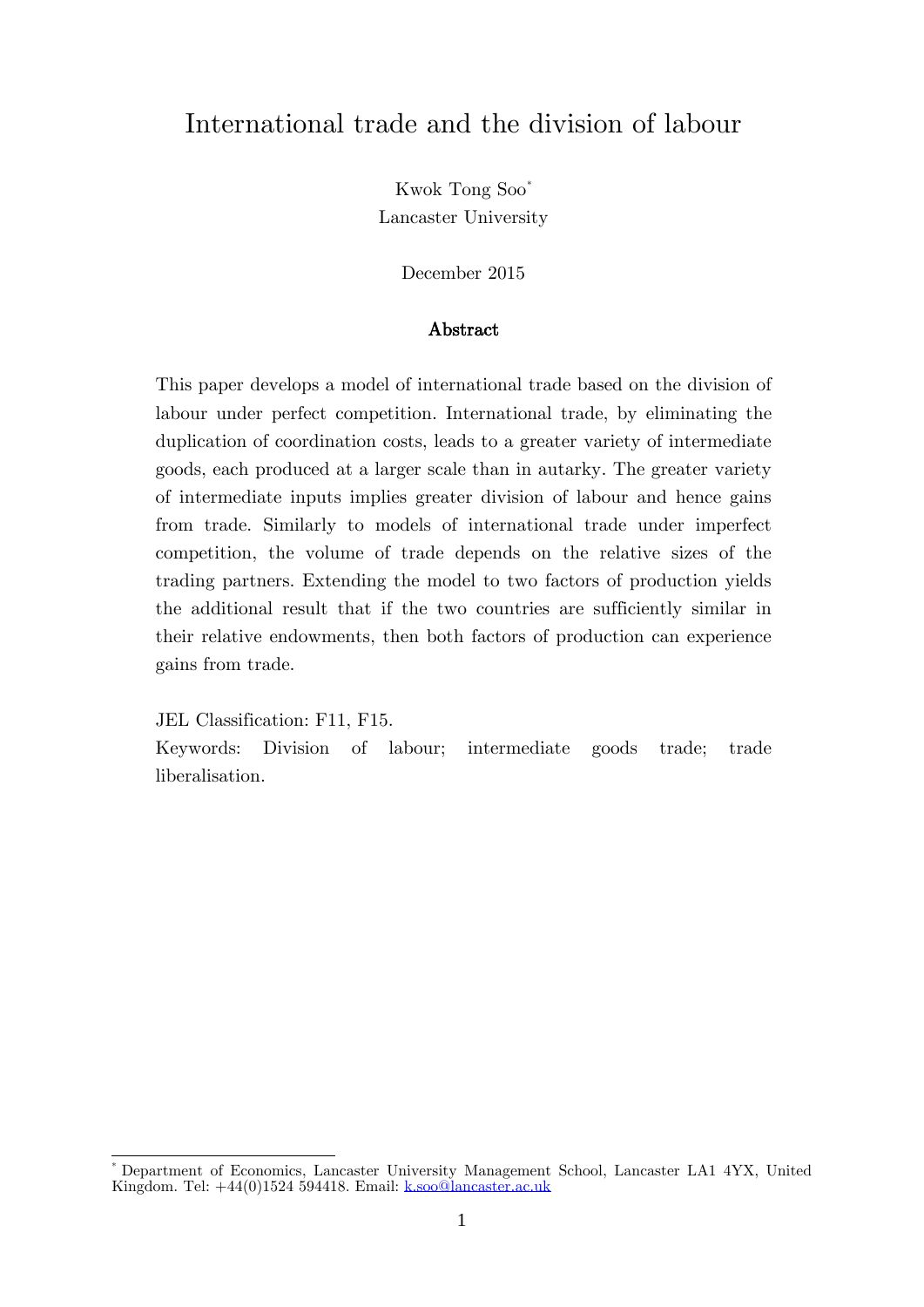## 1 Introduction

"I always say there are two and a half theories of trade".

Paul Krugman to Peter Neary, as quoted in Neary (2010).

There are three main approaches to theoretical modelling of international trade: the approach based on comparative advantage and perfect competition from Ricardo to Heckscher and Ohlin, the approach based on monopolistic competition as in Krugman (1979, 1980), and the approach based on oligopoly as initially developed by Brander  $(1981)^1$  $(1981)^1$  $(1981)^1$ . This paper develops a new model of international trade which takes a different approach to the preceding literature, by focussing on the division of labour as the reason for international trade. The role of the division of labour in raising per capita incomes has been recognised since at least Adam Smith  $(1776)^2$  $(1776)^2$ . The model we develop is based on trade in intermediate inputs, which constitutes over half of total goods trade, as documented by Miroudot et al (2009) and Sturgeon and Memedovic (2010), and shares features of both the comparative advantage and monopolistic competition approaches. From the comparative advantage literature, it uses a perfectly competitive market structure; from the monopolistic competition literature, countries are ex ante identical to each other, so there is no comparative advantage reason for international trade.

In our model, the division of labour is limited by both the extent of the market, and by coordination costs. International trade eliminates the duplication of coordination costs across countries, which encourages greater division of labour, and hence higher levels of output and welfare. Thus, similarly to models of trade based on monopolistic competition, we endogenise the number of varieties of intermediate goods produced; however, this is done under perfectly competitive markets. Because countries are assumed to have identical technologies in producing intermediate goods and there is no way of identifying individual intermediate goods, the direction of trade is indeterminate; however, the volume of trade is determinate, and depends on the relative sizes of the trading partners.

Having established the main features of the model with one final good and one factor of production, we then proceed to extend the model to two final goods and two factors of production, similarly to Krugman's (1981) extension of his earlier

<span id="page-2-0"></span><sup>&</sup>lt;sup>1</sup> The oligopolistic approach is what Neary (2010) refers to as the half theory of trade, since it is not as widely used as the other two approaches, despite the efforts of Neary (2009).

<span id="page-2-1"></span><sup>&</sup>lt;sup>2</sup> In fact, the literature on international trade under monopolistic competition may be viewed as one approach to analysing the implications of the international division of labour. The model presented in this paper presents a different approach to this issue.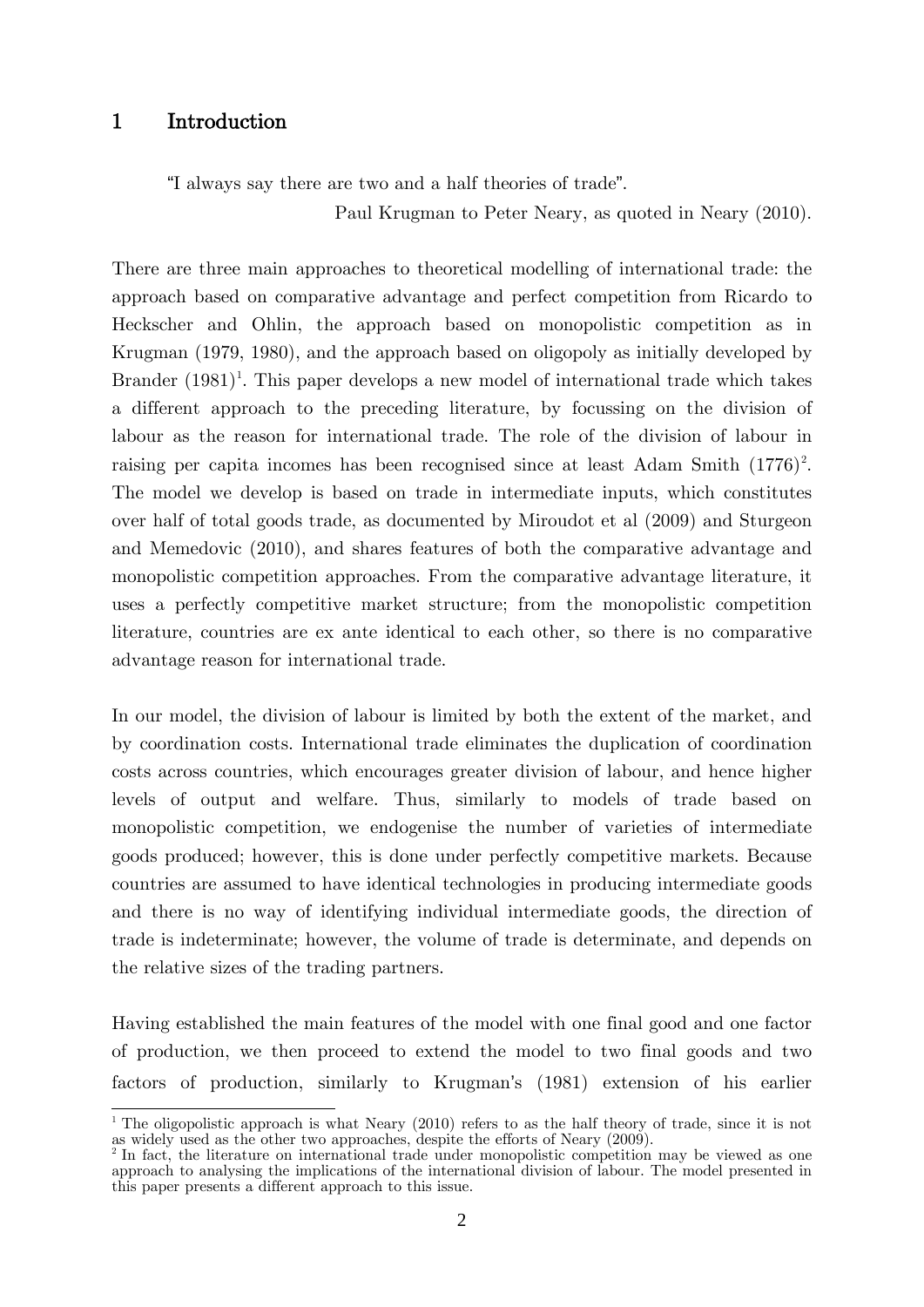(Krugman 1980) model. This enables us to consider the distributional implications of the model. With more than one factor of production, there are now two sources of the gains from trade: the division of labour as in the one factor model, and relative endowment differences as in the Heckscher-Ohlin model. As a result, it is possible, if the two countries are not too dissimilar from each other in their relative endowments, that both factors of production gain from trade. This is similar to the result in Krugman (1981) and in contrast to the traditional Heckscher-Ohlin result, where the scarce factor always loses from trade.

The role of the division of labour in international trade has been developed especially by Ethier (1979, 1982a). In the earlier paper, the distinction is not made between external and internal scale economies, while the later paper is explicit in its use of both internal and external scale economies. Francois (1990a, 1990b) makes use of the production function developed by Edwards and Starr (1987) to develop a model of international trade in which scale economies arise from producer services in a monopolistic competition model. More recently, Chaney and Ossa (2013) open up the black box of the production function in the Krugman (1979) model of monopolistic competition, modelling the production process as a series of stages produced by teams. Becker and Murphy (1992) develop a closed economy model in which the extent of the division of labour is limited by the cost of coordinating inputs. This is similar to that used by Francois (1990a, 1990b), and is the approach adopted in the present paper.

Because the present paper makes use of a perfectly competitive framework, it is different from the literature above (apart from Becker and Murphy (1992), who do not consider international trade). Nevertheless, we obtain some results which are qualitatively similar to those of models based on monopolistic competition such as Krugman (1979). Swanson (1999) develops a different model of the division of labour under perfect competition, in which a larger market enables greater specialisation and hence higher skill levels and output per worker via the endogenous development of comparative advantage. More closely related is Soo (2013), who develops a model of international trade based on the division of labour and comparative advantage in a perfectly competitive framework. Unlike Soo (2013), who makes use of comparative advantage to pin down the structure of production, in the present paper we focus on the cost of coordinating inputs that limits the extent of the division of labour.

In order to close the model, we assume that the production of intermediate goods takes place under what Ethier (1979) refers to as national scale economies which are external to the firm. This is the same assumption as in most related work in this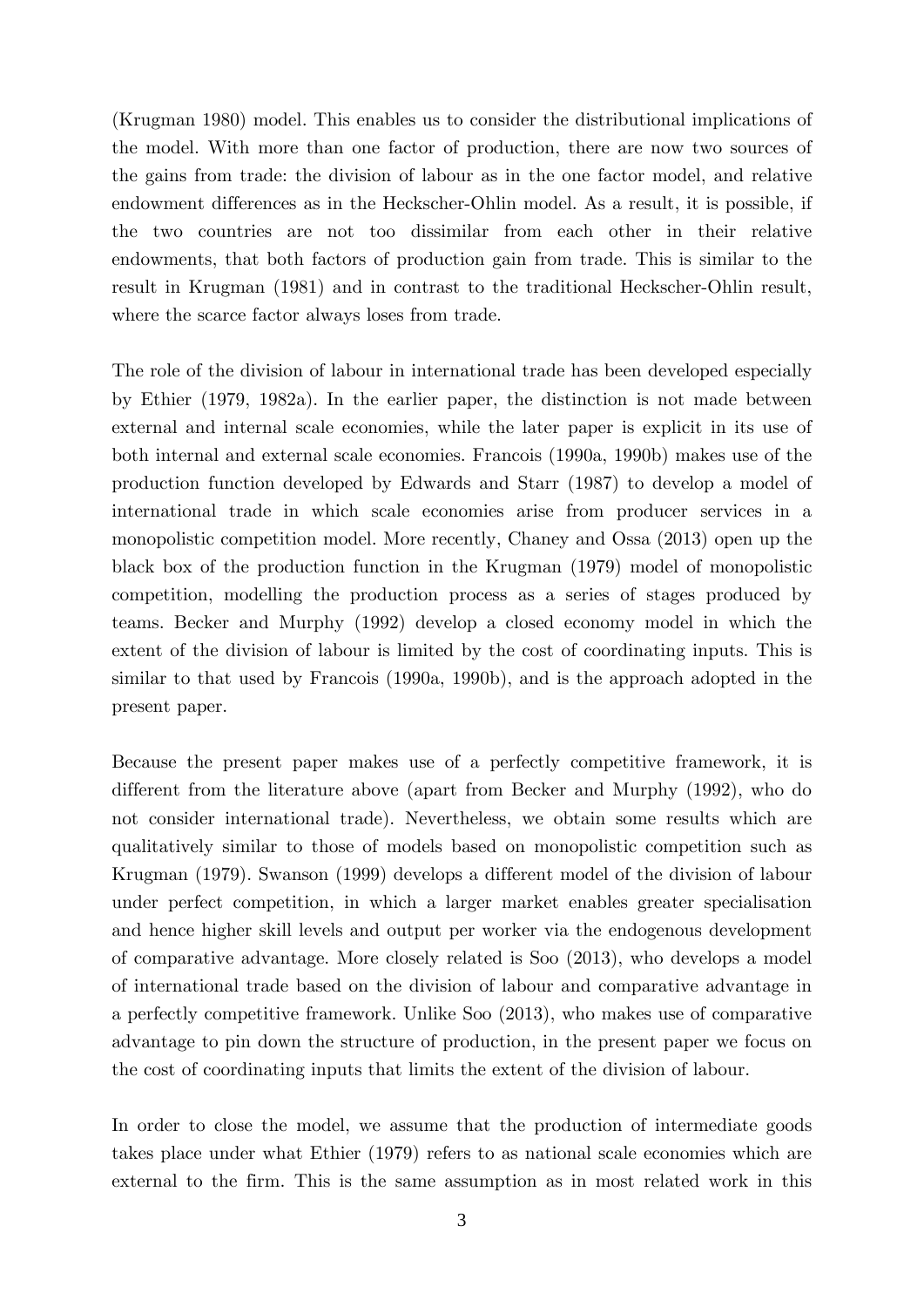area, for instance Markusen and Melvin (1981) and Panagariya (1981). Helpman (1984) provides an insightful survey of this literature, while Grossman and Rossi-Hansberg (2010) offer a recent treatment. Throughout the paper we focus on efficient allocations, which are those that enable the replication of the integrated equilibrium (see Krugman, 1987). This enables us to sidestep the fact that models with external scale economies exhibit multiple, inefficient and possibly unstable equilibria.

The next section outlines the main building blocks of the model. Section 3 discusses the autarkic equilibrium, while Section 4 discusses the implications and patterns of international trade. Section 5 discusses the implications of alternative assumptions in the production of intermediate goods, while Section 6 provides some concluding comments.

## 2 The model

The model is set up with two countries,  $i \in H, F$  for Home and Foreign, although the solution method allows for easy extension to many countries. There is a single final good which is used in consumption. Let the representative consumer's utility function be:

$$
U_i = C_i^{\theta}, \qquad \qquad 0 < \theta < 1. \tag{1}
$$

All markets are perfectly competitive. There are many possible intermediate goods,  $j = 1, \ldots, N$ . The final good is assembled from intermediate goods using the following production function:

$$
Q_i = (n_H + n_F)^{\beta} \min\{x_{ij}\}, \qquad 1 < \beta < 2. \tag{2}
$$

Where  $n_i$  is the number of intermediate goods actually produced in each country, and  $x_{ij}$  is the quantity of each intermediate good *j* used in country *i*. The production function is such that the intermediate inputs are perfect complements, so that in equilibrium  $x_i$  is always the same across intermediate inputs. This is quite a strong assumption, but simplifies the analysis considerably. That  $\beta > 1$  indicates the gains from the division of labour; the more the production process is divided into different stages, the larger the output of the final good<sup>[3](#page-4-0)</sup>. Thus, firms will, in the absence of coordination costs, want to divide the production process into as many steps as possible; it is the coordination cost that constrains the division of labour.

<span id="page-4-0"></span><sup>&</sup>lt;sup>3</sup> The model is isomorphic to one in which consumers consume the intermediate goods directly. However, while it may be reasonable to assume division of labour in the production process, it is more difficult to justify on the consumption side.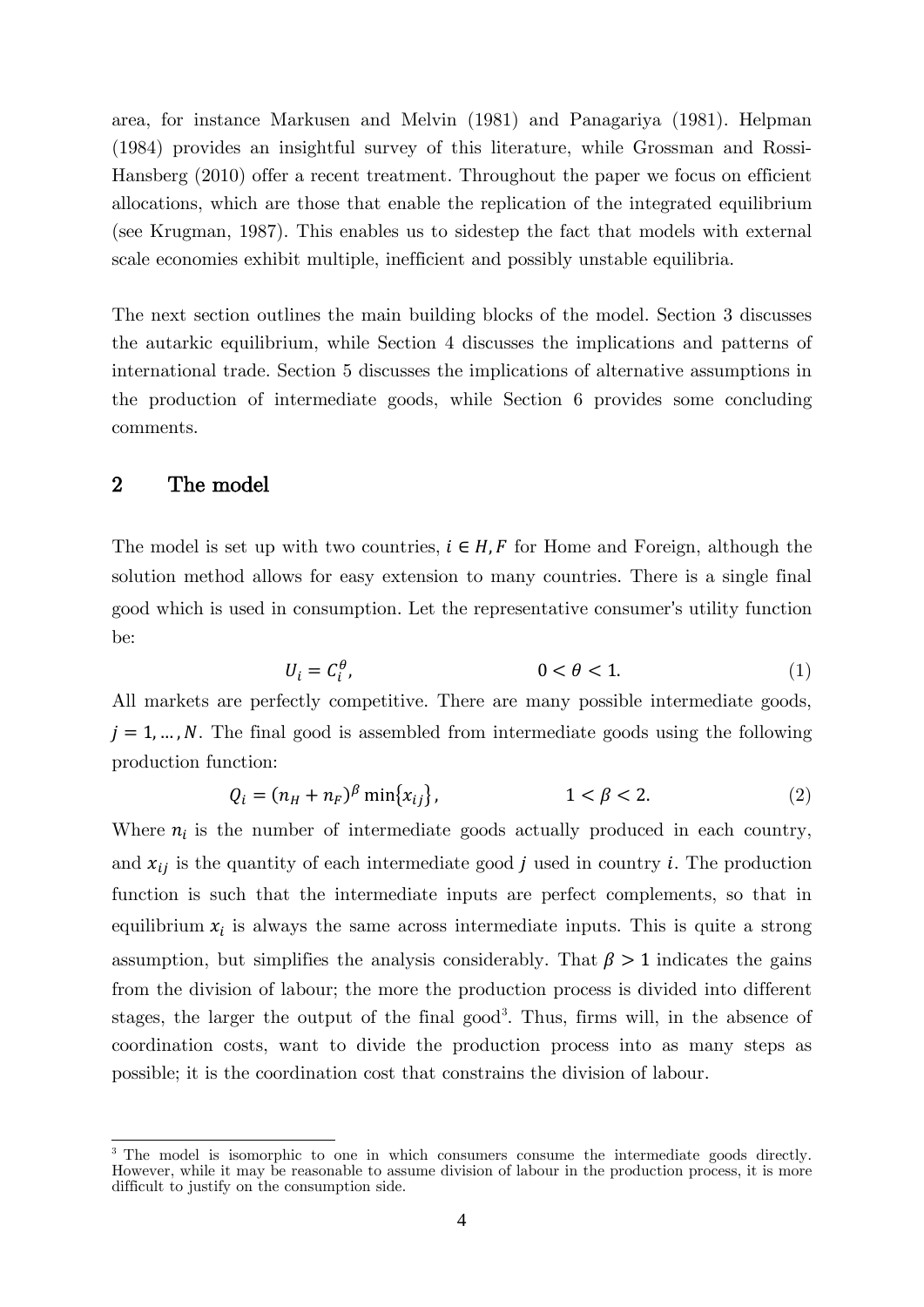In assembling the final good from the intermediate goods, there is a coordination cost that depends on the number of intermediate goods used in the production process:

$$
c_i = \psi n_i^{\rho}, \qquad \rho > \beta > 1. \tag{3}
$$

The assembly process uses real resources in the sense that final output is reduced by the assembly cost (analogously to the "iceberg" trade costs in other papers). This cost is assumed to be shared by all firms producing the final good, and may be thought of as the cost of maintaining a production network; the more intermediate inputs there are, the more difficult and expensive it becomes to coordinate all the inputs. As we will see below, the restriction that  $\rho > \beta$  implies that the coordination cost rises more quickly in  $n$  than the gain from the division of labour, and ensures that a larger country not only has a larger number of intermediate goods, but also that each intermediate good is produced at a larger scale.

Labour is the only factor of production, and each country has an endowment of  $L_i$ units of labour. Intermediate goods are produced using labour with a production function that exhibits external scale economies which are national in nature (Ethier, 1979). That is, output of an intermediate good  $j$  in country  $i$  depends on employment in that intermediate input in country  $i$ :

$$
q_{ij} = (a l_{ij})^{\gamma}, \qquad \alpha < 1, \quad 1 < \gamma < \beta. \tag{4}
$$

Where  $\alpha < 1$  is labour productivity, and  $\gamma > 1$  indicates external scale economies; output increases more than proportionally to labour inputs. There are two reasons for assuming external scale economies. The first, technical reason, is that it enables us to pin down the number of intermediate goods actually produced; if constant returns to scale were assumed, each final good firm could in principle demand a different set of intermediate goods.

A second reason for assuming external scale economies which are national in nature is that with international trade, the efficient, integrated equilibrium implies that production of each intermediate good will occur in only one country. As a result, international trade leads to a saving in the coordination cost of assembling the final good from the intermediate goods; these savings would not materialise if each intermediate good is produced in more than one country. This is discussed in Section 5 below. External scale economies which are national (as opposed to international) in nature may be justified by appeal to Marshall's localised external economies (see Krugman, 1991). Such localised economies may lead to the formation of industrial clusters (Porter, 1990). In the context of the present model, it is helpful to think of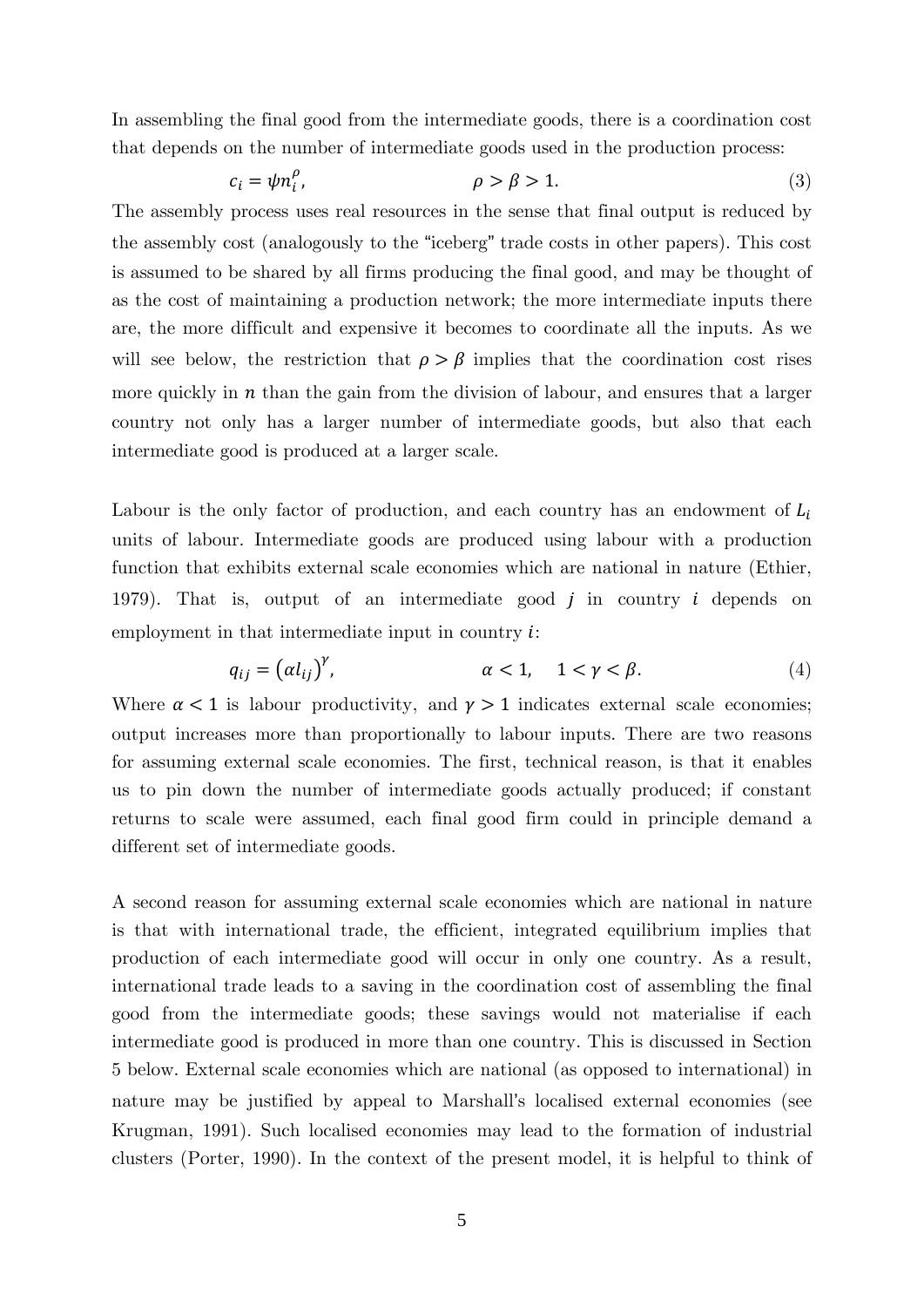each intermediate input as being produced by many firms in the same location, because of the external scale economies. Different intermediate inputs may be produced in the same or in different locations.

Under perfect competition, normalising the wage rate to unity, and assuming average cost pricing (see Ethier, 1979), the zero profit condition implies that the price of each intermediate good is given by:

$$
p_{ij} = \left(\alpha^{\gamma} l_{ij}^{\gamma - 1}\right)^{-1}.\tag{5}
$$

Since  $\gamma > 1$ , the larger the employment in sector *j* in country *i*, the lower the price; therefore it is more efficient for each intermediate input to be produced in only one country, as this maximises the scale of employment in that input in that country. Also, the higher is labour productivity  $\alpha$ , the lower the price. Appendix A shows how equations (4) and (5) can be obtained from the production function for each perfectly competitive firm and the firm's profit-maximising condition, respectively.

# 3 Autarkic equilibrium

**.** 

In autarky, all domestically produced intermediate goods are used in producing the domestic final good, and since all intermediate goods are produced and consumed in equal quantities, we have:

$$
x_{ij} = q_{ij} = q_i = \left(\alpha l_{ij}\right)^{\gamma} = \left(\frac{\alpha L_i}{n_i}\right)^{\gamma}.
$$
\n(6)

Substituting this into the production function (2) and subtracting the assembly cost (3) gives the production function for final goods net of assembly cost:

$$
\widetilde{Q}_i = n_i^{\beta - \gamma} (\alpha L_i)^{\gamma} - \psi n_i^{\rho}.
$$
\n(7)

Each firm in the final good sector chooses the number of intermediate inputs to maximise profits. All firms are identical to each other, so total industry profits are:

$$
\pi_i = P_i \widetilde{Q}_i - p_i n_i x_i, \tag{8}
$$

where  $P_i$  is the price of the final good, and is taken as given by the perfectly competitive firms. Substituting from equations (5), (6) and (7), we can rewrite the profit function (8) as:

$$
\pi_i = P_i \Big[ n_i^{\beta - \gamma} (\alpha L_i)^{\gamma} - \psi n_i^{\rho} \Big] - L_i. \tag{9}
$$

Differentiating equation (9) with respect to  $n_i$  allows us to solve for the number of intermediate goods produced in each economy (ignoring integer constraints)<sup>[4](#page-6-0)</sup>:

<span id="page-6-0"></span><sup>&</sup>lt;sup>4</sup> It can be verified that  $d^2\pi_i/dn_i^2 < 0$ , so that equation (10) is indeed the profit-maximising expression for  $n_i$ .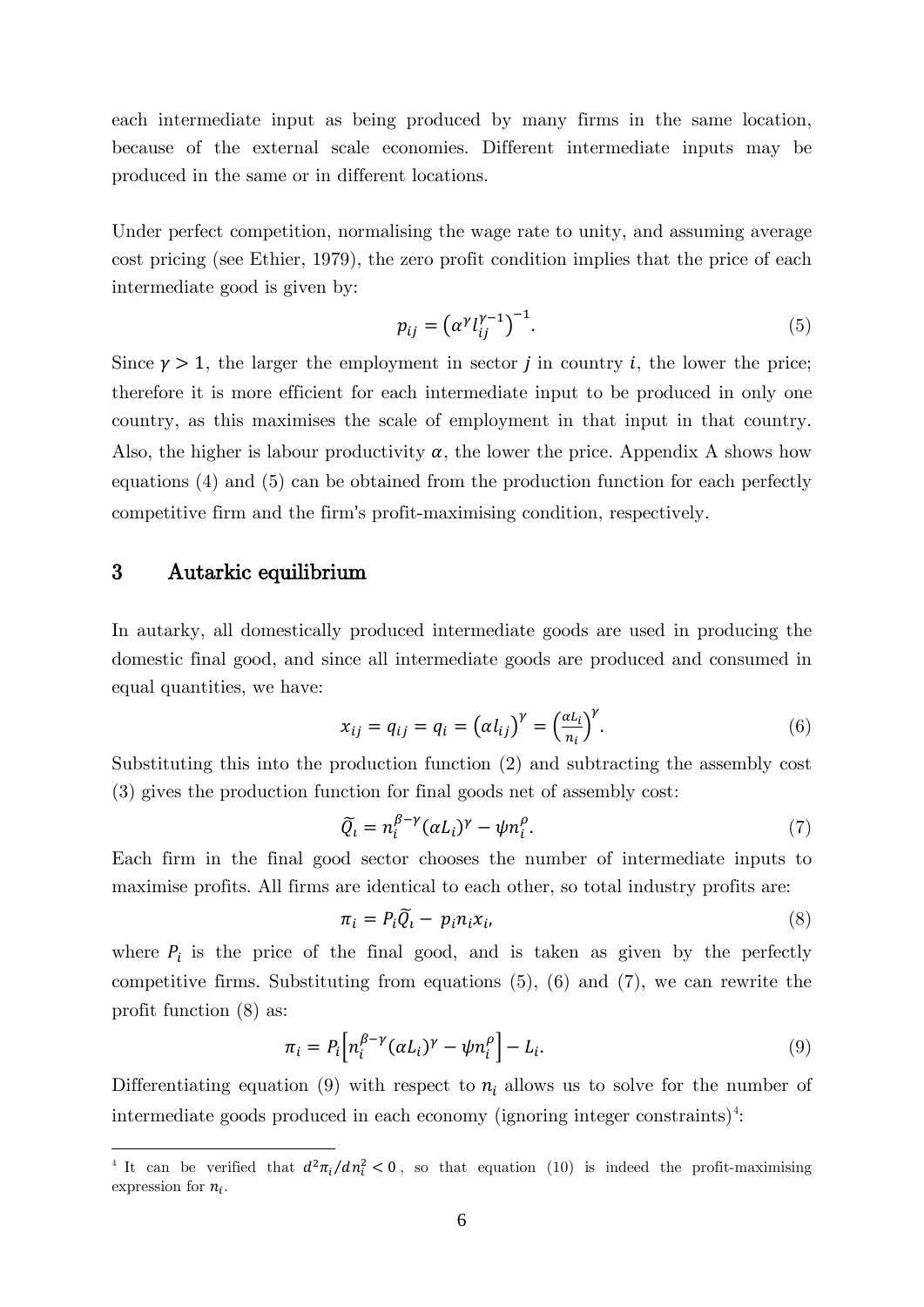$$
n_i = \left[\frac{(a_{i})^{\gamma}(\beta - \gamma)}{\psi \rho}\right]^{\frac{1}{\rho + \gamma - \beta}}.\tag{10}
$$

Equation (10) shows that the assumption made above in equation (3) that  $\gamma < \beta$  is required to generate positive values of  $n_i$ . In principle, each final good producing firm could demand different intermediate inputs. However, because production of intermediate inputs occurs under external scale economies, the total number of intermediate goods produced will be the minimum number that will satisfy equation (10). That is, all final good producers will use the same intermediate goods. This is one of the roles played by the assumption of external scale economies.

Since from equation (6)  $q_i = (\alpha L_i/n_i)^{\gamma}$ , we also have:

$$
q_i = (\alpha L_i)^{\frac{\gamma(\rho-\beta)}{\rho+\gamma-\beta}} \left(\frac{\psi \rho}{\beta-\gamma}\right)^{\frac{\gamma}{\rho+\gamma-\beta}}.\tag{11}
$$

Equation (11) shows that the assumption that  $\rho > \beta$  implies that  $dq_i/dL_i > 0$ . Similarly, from equation (10), as long as  $\rho + \gamma > \beta$  (which always holds since we assume that  $\rho > \beta$ , we have  $dn_i/dL_i > 0$ . That is, a larger country produces a larger number of distinct intermediate goods, and produces each of these intermediate goods at a larger scale. Following the terminology of the literature, a larger country expands both in terms of the intensive margin (more output of each intermediate is produced) and in terms of the extensive margin (more types of intermediates are produced). This gives similar results to Krugman (1979), and contrasts with the monopolistic competition literature based on the CES utility function (e.g. Krugman 1980), in which a larger country has a larger variety of goods, but not larger sectors. The extent of the division of labour depends on the size of the market as in Smith (1776), but also on the coordination cost as in Becker and Murphy (1992).

We can also obtain the price of the final good. Setting the profit function (9) equal to zero and solving gives:

$$
P_i = \frac{L_i}{n_i^{\beta - \gamma} (\alpha L_i)^{\gamma} - \psi n_i^{\rho}}.
$$
\n(12)

From equation (10) above, a country with a larger labour force will produce a larger number of distinct intermediate goods. This reduces the cost of production of the final good because of the division of labour, and hence reduces the price of the final good relative to intermediate goods in equilibrium.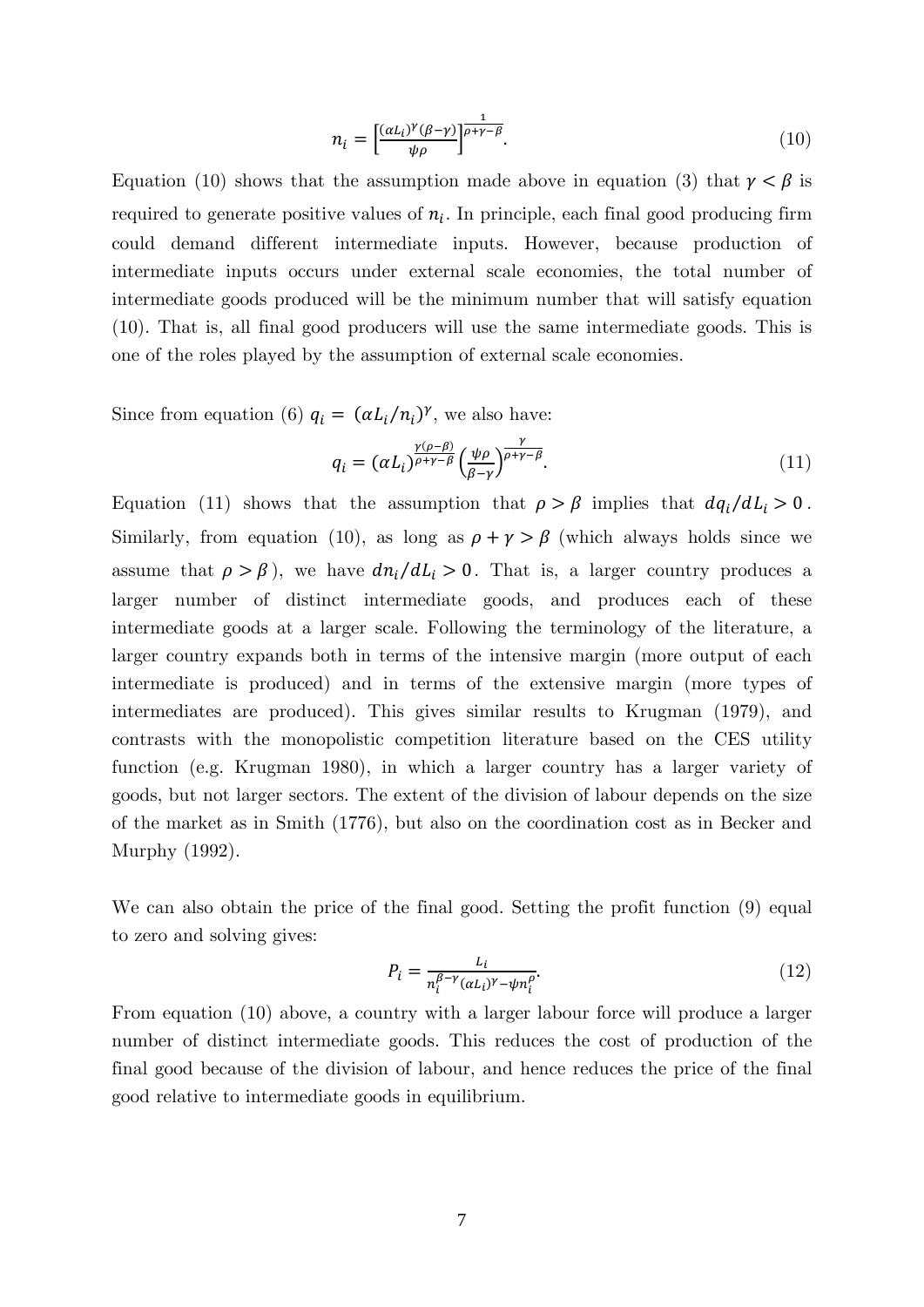Substituting from the number of intermediate goods (10) into the net production function for final goods (7) and then into the consumer's utility function (1), making use of  $C_i = Q_i / L_i$  gives autarkic utility as a function of the model's parameters:

$$
U_i^A = \left\{ \frac{1}{L_i} \left[ n_i^{\beta - \gamma} (\alpha L_i)^{\gamma} - \psi n_i^{\rho} \right] \right\}^{\theta} \tag{13}
$$

Larger countries have a higher level of utility under autarky, since a larger economy enables greater division of labour;  $dU_i^A/dL_i > 0$  (note that this is the case since  $n_i$  is also a function of  $L_i$ ). It can also be shown that an innovation which reduces the cost of coordination (for instance, information technology) would raise utility, by encouraging greater division of labour;  $dU_i^A/d\rho < 0$ .

Note that the market equilibrium as described above is efficient, since it yields the same outcome as would be obtained by a benevolent central planner, whose objective is to maximise the country's utility by choosing the optimal number of intermediate inputs to maximise net output. The reason for this is that the assumptions we have made above mean that firms internalise the effects of increasing numbers of intermediate inputs on their profits, as shown in equation (9). More intermediate inputs imply greater division of labour, but also higher coordination costs, and final goods firms take both effects into account when choosing the number of intermediate inputs.

#### 4 International trade

In this section we allow for international trade in both intermediate and final goods between the two countries. We start by considering free international trade between the two countries, then extend the model to include trade frictions, and finally consider the pattern of trade.

#### 4.1 Free trade

Similarly to Krugman (1979, 1980), international trade is equivalent to an increase in the size of the economy, since countries have identical technologies and there is only one factor of production. The crucial assumption here is that of national scale economies in the production of the intermediate goods. This means that, when international trade is allowed, the efficient allocation of resources (the integrated equilibrium) implies that each intermediate input is produced in only one country. As a result, since the two countries effectively become one market, the coordination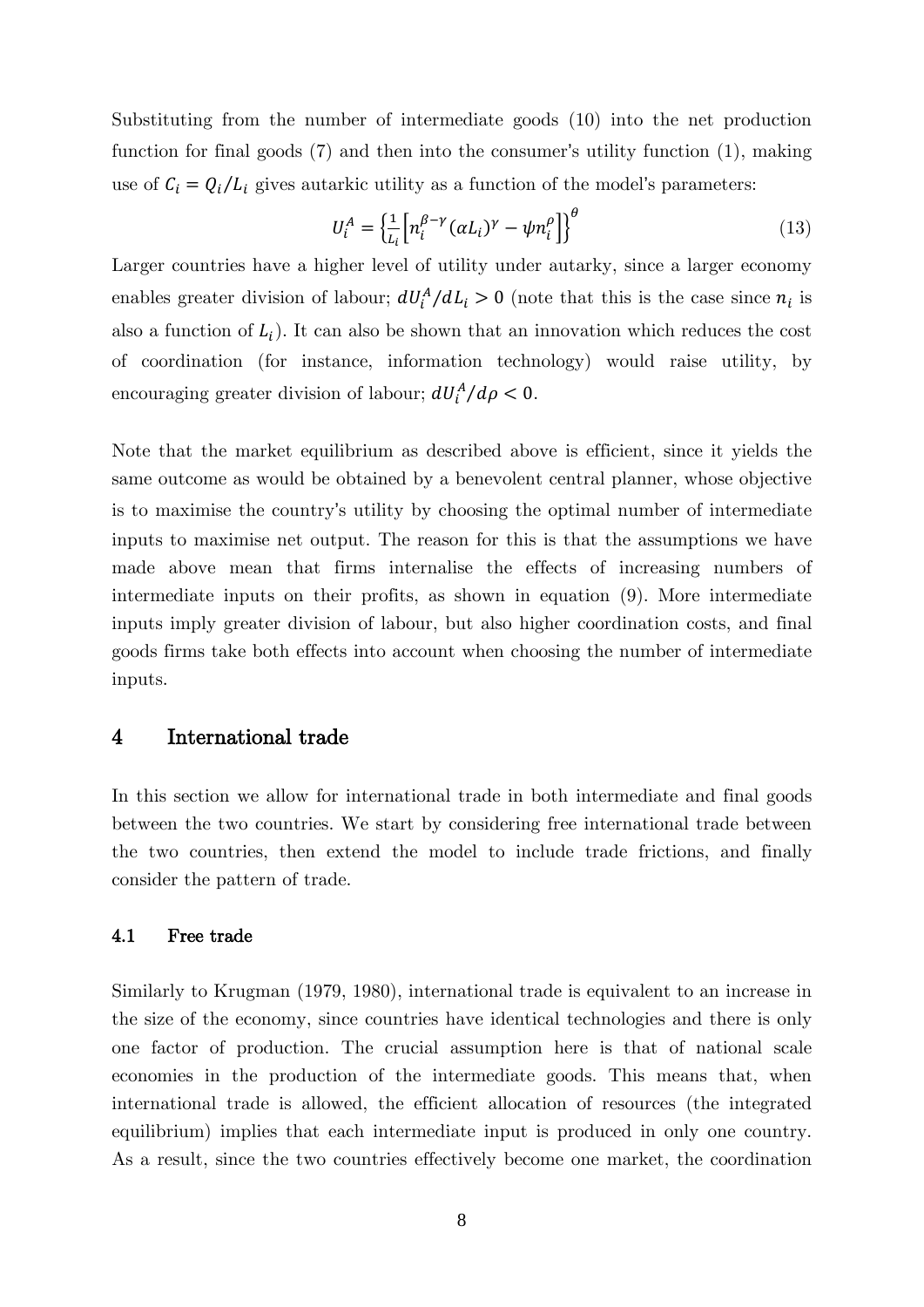cost is shared between the two countries. Following the same steps as for the autarkic equilibrium, the number of intermediate goods that is consistent with profit maximisation by all final goods firms is:

$$
n^T = \left\{ \frac{[\alpha (L_H + L_F)]^{\gamma} (\beta - \gamma)}{\psi \rho} \right\}^{\frac{1}{\rho + \gamma - \beta}}.
$$
\n(14)

And the output of each intermediate good is:

$$
q^T = \left[ \alpha (L_H + L_F) \right]^{\frac{\gamma(\rho - \beta)}{\rho + \gamma - \beta}} \left( \frac{\psi \rho}{\beta - \gamma} \right)^{\frac{\gamma}{\rho + \gamma - \beta}}.
$$
\n(15)

These expressions also indicate how the model can be extended to allow for many countries, and the implications of such an extension. We can establish that:

$$
n_H^A, n_F^A < n^T < n_H^A + n_F^A \tag{16}
$$

and

$$
q_H^A, q_F^A < q^T < q_H^A + q_F^A. \tag{17}
$$

That is, the number of intermediate goods and the output of each intermediate good both increase compared to the autarkic number and output of each intermediate good. However, the increase is less than proportional to the expansion in market size resulting from trade liberalisation. International trade leads to an expansion on both the intensive and extensive margins.

The representative consumer's utility with free international trade is given by:

$$
U_i^T = \left\{ \left( \frac{1}{L_H + L_F} \right) \left[ (n^T)^{\beta - \gamma} \left( \alpha (L_H + L_F) \right)^{\gamma} - \left( \psi (n^T)^{\rho} \right) \right] \right\}^{\theta} \tag{18}
$$

It can be shown that  $U_i^T > U_i^A$ ; that is, there are always gains from free international trade. These gains arise from the fact that international trade enables countries to avoid duplicating the coordination cost. Whereas in autarky the coordination cost is shared only by domestic firms, in international trade it is shared by both domestic and foreign firms. This cost saving enables firms to increase the division of labour, thus yielding a productivity gain in the output of the final consumption good. Note also that since the free trade welfare is the same for all consumers in both countries whereas autarkic utility is higher in the larger country, we get the usual result that a smaller country gains more from trade than does a larger country.

#### 4.2 Trade frictions

Now suppose that there are trade frictions that increase the cost of coordination in the presence of international trade, so that the coordination cost becomes:

$$
c^{TF} = \tau \psi(n^{TF})^{\rho} \tag{19}
$$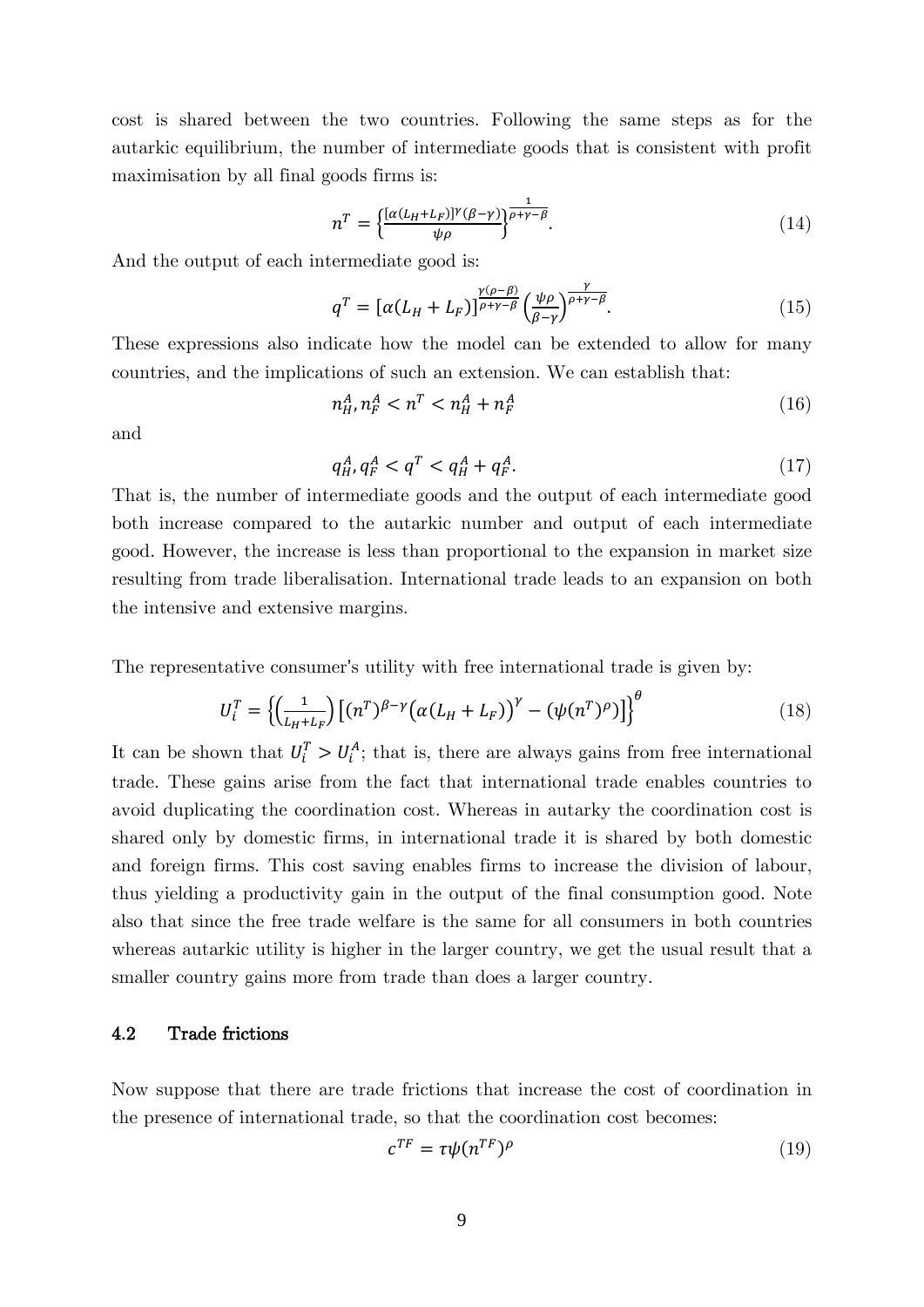where the superscript  $TF$  denotes the outcome with trade frictions, and  $\tau \geq 1$  is the additional coordination cost due to the frictions that arise from international trade (for instance, different languages or legal systems). Unlike trade costs, which affect only imported goods but not domestically produced goods, we assume that the trade friction affects both imported and domestically-produced intermediates, so has no impact on relative prices or demands. The additional trade friction incurred because of international trade must be less than the gain from spreading the coordination cost across countries; otherwise international trade would result in a welfare loss. Following the same steps as above, the equilibrium number of intermediate goods is:

$$
n^{TF} = \left\{ \frac{[\alpha (L_H + L_F)]^{\gamma} (\beta - \gamma)}{\tau \psi \rho} \right\}^{\frac{1}{\rho + \gamma - \beta}} \tag{20}
$$

and the output of each intermediate good is:

$$
q^{TF} = \left[\alpha(L_H + L_F)\right]^{\frac{\gamma(\rho - \beta)}{\rho + \gamma - \beta}} \left(\frac{\tau \psi \rho}{\beta - \gamma}\right)^{\frac{\gamma}{\rho + \gamma - \beta}}.\tag{21}
$$

The representative consumer's utility with trade frictions is given by:

$$
U_i^{TF} = \left\{ \left( \frac{1}{L_H + L_F} \right) \left[ (n^{TF})^{\beta - \gamma} \left( \alpha (L_H + L_F) \right)^{\gamma} - (\tau \psi (n^{TF})^{\rho}) \right] \right\}^{\theta}.
$$
 (22)

Comparing the trade-friction outcome with the free trade outcome, the free trade outcome has a larger number of intermediate goods, and each intermediate good is produced on a smaller scale. Intuitively, the trade friction increases the cost of coordinating inputs, so reduces the incentive for firms to divide the production process into more intermediate components. As a result, utility in the presence of trade frictions is lower than utility in free trade.

Comparing the trade-friction outcome with the autarkic outcome, the number of intermediate goods is larger with trade frictions than in autarky if:

$$
\tau < \left(\frac{L_H + L_F}{L_i}\right)^{\gamma}.\tag{23}
$$

The output of each intermediate good is greater with trade frictions than in autarky if:

$$
\tau > \left(\frac{L_i}{L_H + L_F}\right)^{\rho - \beta}.\tag{24}
$$

and utility is greater than in autarky (there are gains from trade) if:

$$
\tau < \left(\frac{L_H + L_F}{L_i}\right)^{\frac{\rho + \gamma - \beta - \rho\gamma}{\gamma - \beta}}.\tag{25}
$$

Condition (24) is always satisfied provided  $\tau \geq 1$  as we have assumed, while conditions (23) and (25) are satisfied provided  $\tau$  is not too large. If conditions (23) and (24) hold, then we can also establish that, similarly to the case for free trade,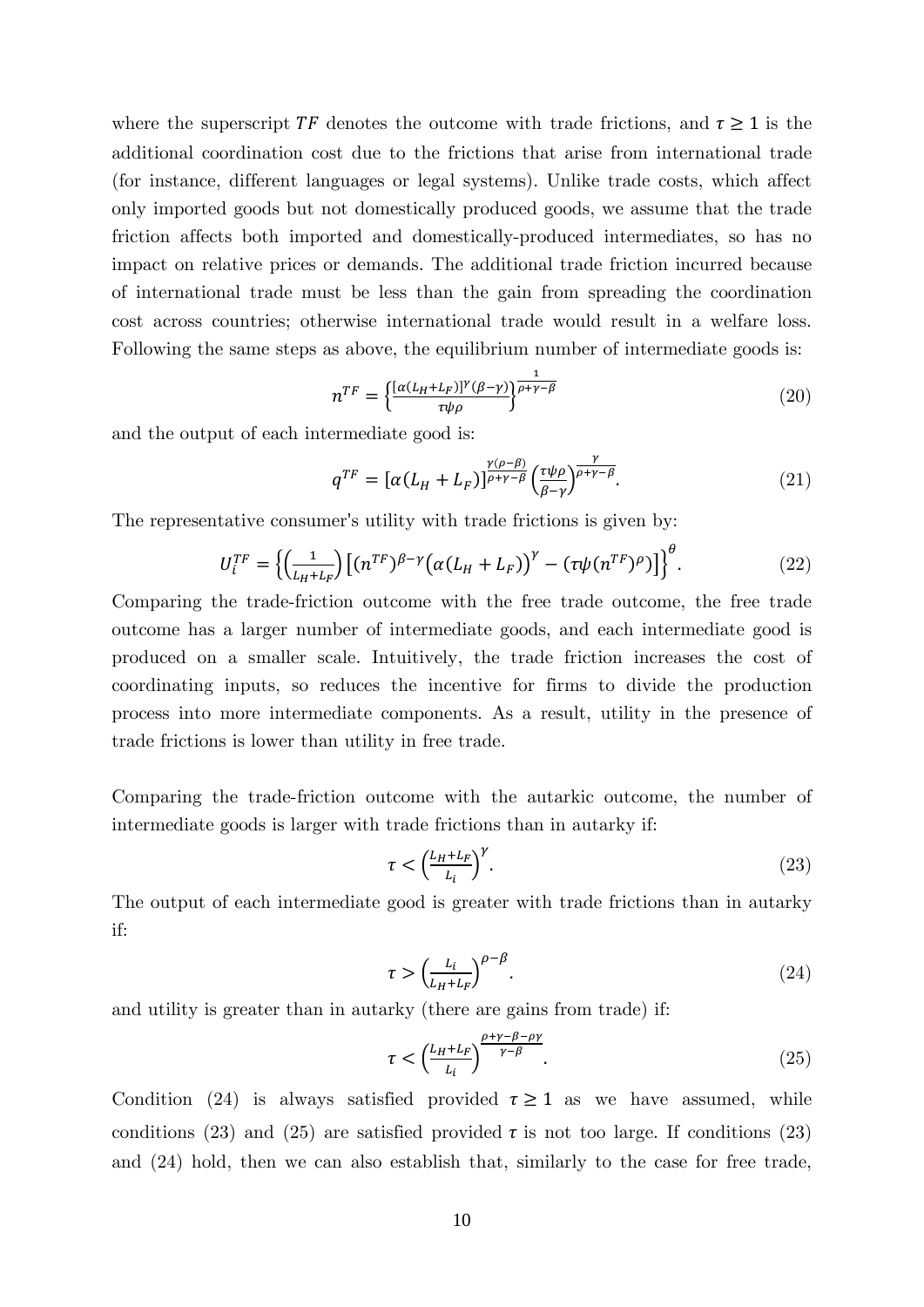that the number of intermediate goods and the output of each intermediate good both increase less than proportionally to the expansion in market size resulting from international trade.

Note also the role of the trade friction term  $\tau$  in the analysis above. It can be shown that  $d n^{TF}/d\tau < 0$ ,  $d q^{TF}/d\tau > 0$ , and  $d U^{TF}/d\tau < 0$ . That is, the higher the trade friction, the smaller the number of intermediate goods, the larger the output of each intermediate good, and the lower the utility from international trade. Equivalently, trade liberalisation which reduces  $\tau$  would increase the number of intermediate goods, reduce the output of each intermediate good, and increase consumer welfare. The increase in welfare may be attributed to greater division of labour resulting from the increased number of intermediate goods, which in turn is caused by the falling coordination cost.

#### 4.3 Trade patterns

The pattern of trade may be described as follows. There is no trade in the final good, since each country can assemble the final good using the same technology. All trade will be in intermediate goods. Since production of each intermediate good exhibits national external scale economies and technologies are identical across countries, in the integrated equilibrium, each intermediate good will be produced in only one country. The number of intermediate goods produced by each country will be proportional to its share of world labour supply:  $L_i/(L_H + L_F)$ . And since prices are the same across countries and preferences are homothetic, each country's demand for each intermediate good is proportional to its national income. Hence the volume of trade is equal to (since we normalise  $w = 1$ ):

$$
VT = \frac{L_H L_F}{L_H + L_F}.\tag{25}
$$

This expression is identical to the expression for the volume of trade in Krugman (1979, 1980), and for the same reason: there are gains from increased variety (intermediates in the present paper, final goods in Krugman 1979, 1980). The volume of trade is maximised for a given total size of the world economy when the two countries have the same size. The larger is a country's trading partner, the more varieties of intermediate goods it will import from this trading partner. However, and again similarly to Krugman (1979, 1980), the direction of trade is indeterminate, since we do not know which country produces which intermediate input.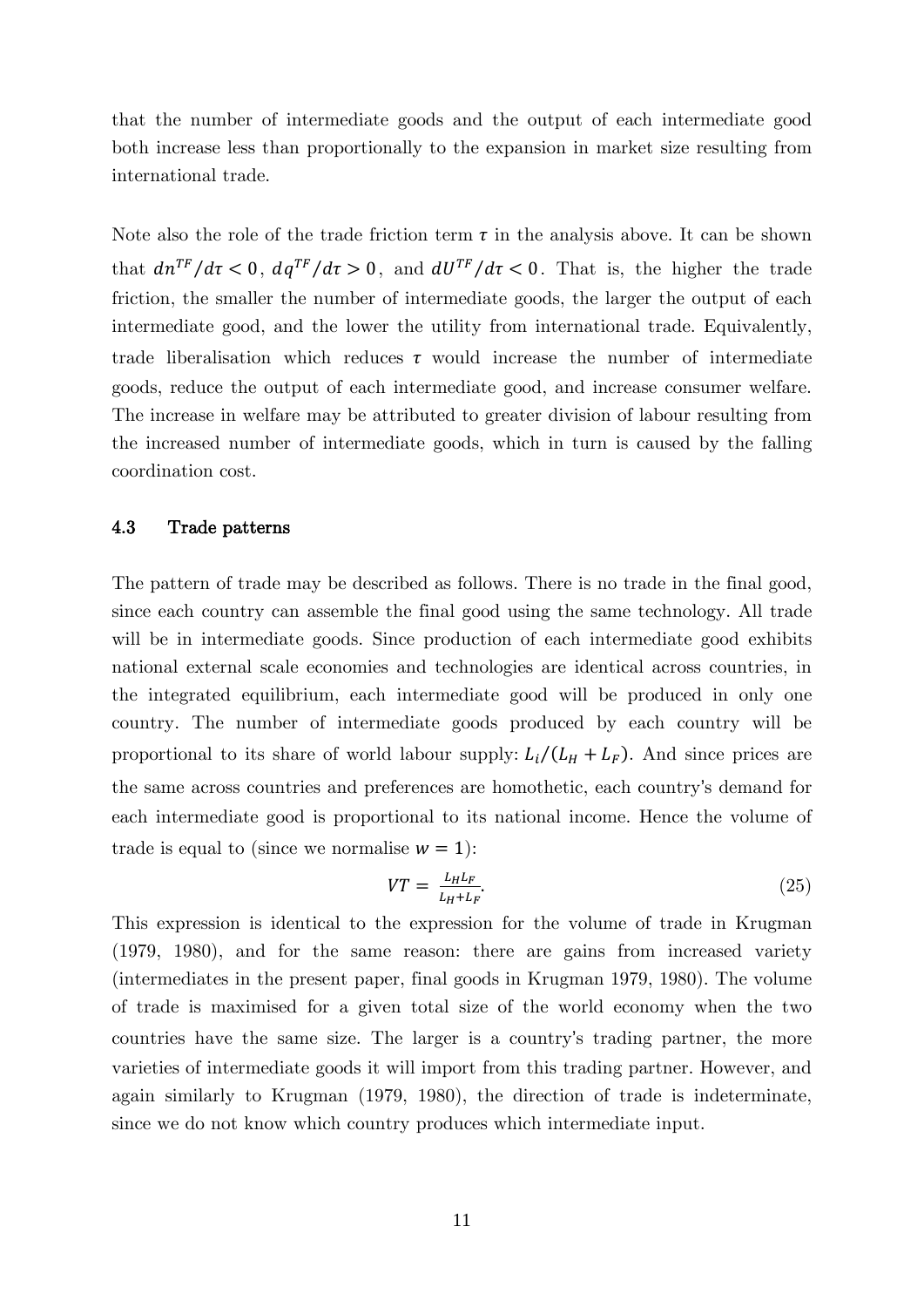## 5 Alternative assumptions for the production of intermediate goods

In developing the model, we have made use of the assumption that production of intermediate goods takes place under conditions of national scale economies which are external to the firm. Because of the external scale economies, the fewest possible varieties of intermediate goods are produced which is consistent with the equilibrium. Because the scale economies are national in nature, each intermediate good is produced in only one country in the integrated equilibrium, and this pins down the volume of trade. In this section we discuss the implications of making alternative assumptions for the production of intermediate goods.

Perhaps the most natural alternative assumption to make on the production of intermediate goods is to assume constant returns to scale. That is, let the output of each intermediate good be linearly related to the amount of labour used in its production:

$$
q_{ij} = \alpha l_{ij}.\tag{26}
$$

This of course is equivalent to setting  $\gamma = 1$  in equation (4). Careful examination of the results in the previous sections will show that, apart from simplifying the expressions somewhat, all the main results remain valid.

However, the mechanism by which the model operates – that international trade allows for the production of each intermediate good to be concentrated and hence leads to gains from reduced coordination costs – does not operate in this case. Under constant returns to scale, with identical technologies across countries, the location of production of intermediate inputs does not matter. But if each intermediate input is produced in both countries, the duplication of coordination costs cannot be avoided. As a result, there would be no gains from trade! To generate gains from trade, what would be required is an additional assumption, that with international trade, each intermediate input is produced in only one country. This is satisfied by the assumption made in previous sections that intermediate goods are exhibit external scale economies, provided we focus on the case of the efficient, integrated equilibrium.

The other possible assumption to make about intermediate goods production is that it takes place under international as opposed to national scale economies. Thus, instead of equation  $(3)$ , the output of an intermediate good *j* is now a function of the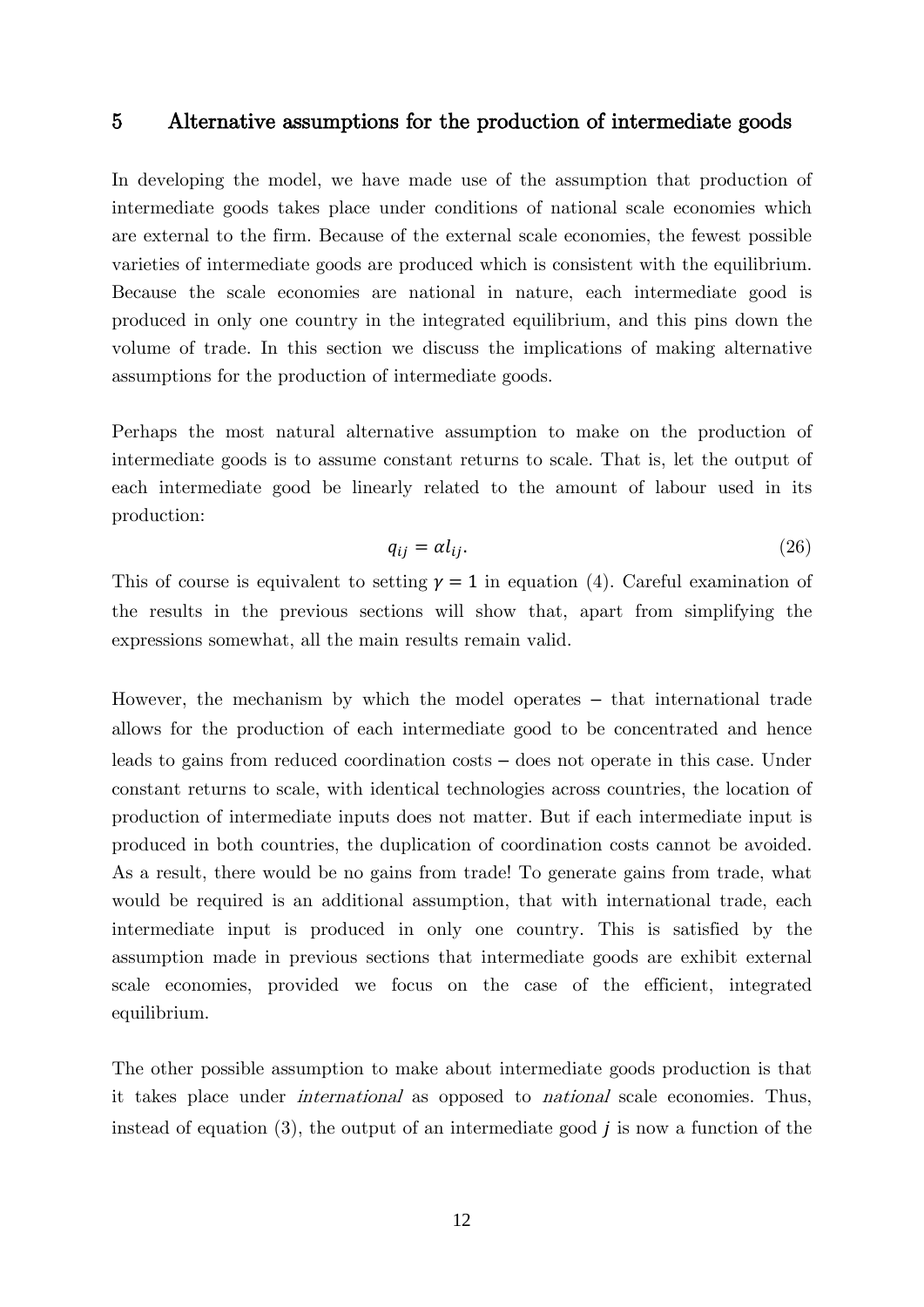total labour used anywhere in the world in that intermediate input (note the omission of the country subscript  $i$ :

$$
q_j = (a l_j)^{\gamma}.
$$
 (27)

Under this assumption, once again the location of production of each intermediate input does not matter; a firm can produce an intermediate input anywhere in the world and still benefit from the international scale economies. Therefore, this leads to the same problem as faced by assuming constant returns to scale – that because production of intermediates may be dispersed, the cost saving of removing the duplication of the production network does not materialise. Thus we can conclude that, for the fundamental mechanism of the model to work, external scale economies which are national in nature are essential.

## 6 Two factors of production and the distribution of income

In the previous sections the model was set up to have only one factor of production. This made the mechanism underlying the model more transparent, but at the same time limits the scope of the model. In this section we extend the model to introduce two different final goods and two factors of production, and explore the implications for trade and the gains from trade. In the interests of simplicity, we focus on a special case of the model in which each final good is produced using a different set of intermediate goods, which in turn are produced using only one of the two factors of production. The basic structure of the model bears close similarity to the analysis of the model of monopolistic competition with different factors of production in Krugman (1981).

Now there are two homogeneous final goods, 1 and 2. Suppose that utility takes the following Cobb-Douglas form<sup>[5](#page-13-0)</sup>:

$$
U = C_1^{\theta} C_2^{1-\theta}, \qquad 0 < \theta < 1. \tag{28}
$$

There are two types of labour, 1 and 2. Final good 1 is produced using intermediate inputs which are produced using type 1 labour, while final good 2 is produced using intermediate inputs which are produced using type 2 labour. The two sectors are assumed to share the same production technologies in both intermediate and final goods stages. As a result of this structure, the production side of both final goods are decoupled from each other, and in each sector the autarkic and trading equilibria remain as in Sections 3 and 4 above.

<span id="page-13-0"></span> $5$  This is slightly more general than the utility function used in Krugman (1981), where he assumes that  $\theta = 0.5$ .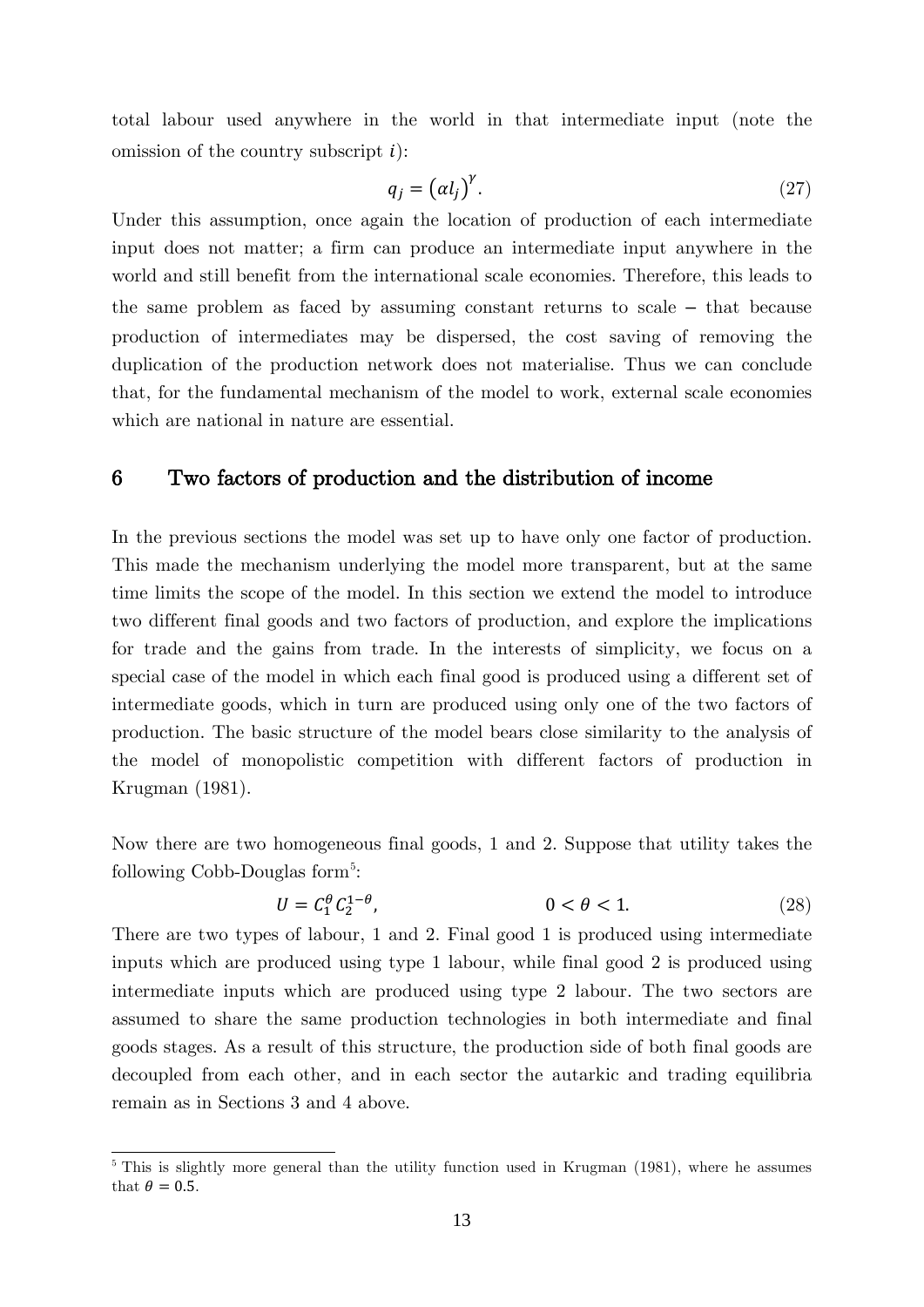To focus attention on the implications of relative factor endowments, we follow Krugman (1981) and let each country be endowed with the following amounts of the two types of labour (with an asterisk denoting Foreign values):

$$
L_1 = L_2^* = 2 - z, \qquad L_2 = L_1^* = z, \qquad 0 < z \le 1. \tag{29}
$$

Hence each country has a total of 2 units of labour, the two countries are symmetric in terms of their relative endowments, and the world has equal amounts of the two types of labour.

The interaction between the two final goods occurs on the demand side. From the consumer's maximisation problem, we have:

$$
\frac{P_1}{P_2} = \frac{\theta}{1 - \theta} \frac{C_2}{C_1}.\tag{30}
$$

Making use of this and the market clearing condition shows that expenditure on each good is a constant fraction of total expenditure in the economy:

$$
P_1C_1 = \theta(P_1C_1 + P_2C_2), \qquad P_2C_2 = (1 - \theta)(P_1C_1 + P_2C_2). \tag{31}
$$

Since each final good is produced using only one type of labour, the expenditure share of each final good is also the income share of the labour used in producing that good. In autarky, the representative consumer's utility in the Home country is:

$$
U_H^A = \left(\frac{1}{2}\right) \left[ n_{H1}^{\beta - \gamma} \left( (2 - z)\alpha \right)^{\gamma} - \psi n_{H1}^{\rho} \right]^\theta \left[ n_{H2}^{\beta - \gamma} (z\alpha)^{\gamma} - \psi n_{H2}^{\rho} \right]^{1 - \theta} . \tag{32}
$$

And therefore the utility of each type of worker is:

$$
U_{H1}^{A} = \left(\frac{\theta}{2-z}\right) \left[ n_{H1}^{\beta-\gamma} \left( (2-z)\alpha \right)^{\gamma} - \psi n_{H1}^{\rho} \right] \left[ n_{H2}^{\beta-\gamma} (z\alpha)^{\gamma} - \psi n_{H2}^{\rho} \right]^{1-\theta} . \tag{33}
$$

$$
U_{H2}^{A} = \left(\frac{1-\theta}{z}\right) \left[ n_{H1}^{\beta-\gamma} \left( (2-z)\alpha \right)^{\gamma} - \psi n_{H1}^{\rho} \right] \left[ n_{H2}^{\beta-\gamma} (z\alpha)^{\gamma} - \psi n_{H2}^{\rho} \right]^{1-\theta} . \tag{34}
$$

In free trade, since the world has identical endowments of the two types of labour, world market clearing implies:

$$
\frac{P_1}{P_2} = \frac{\theta}{1 - \theta} \frac{L_2 + L_2^*}{L_1 + L_1^*} = \frac{\theta}{1 - \theta}.
$$
\n(35)

Since each final good uses only one type of labour, factor price equalisation (FPE) is always achieved, since the FPE set spans the entire endowment space. Hence,  $w_1 = w_1^*$  and  $w_2 = w_2^*$ . Given identical technologies for producing the final goods from the intermediate goods, and for producing the intermediate goods from each type of labour, we have, from equation (35):

$$
\frac{w_1}{w_2} = \frac{p_{ij1}}{p_{ij2}} = \frac{p_1}{p_2} = \frac{\theta}{1-\theta}.
$$
\n(36)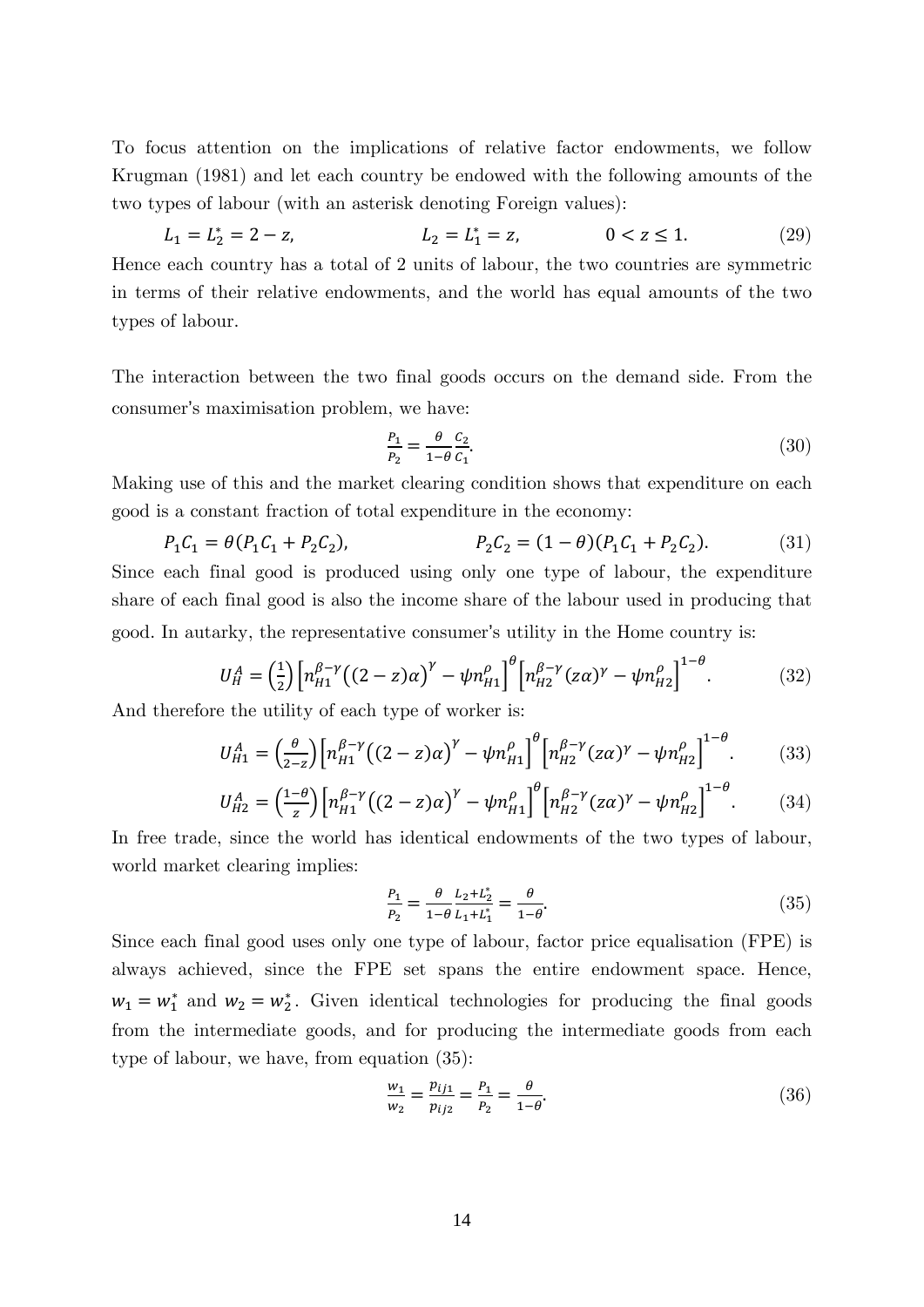Hence relative wages depend on the share of each final good in consumer expenditure. National income in the two countries is the sum of labour income, which, substituting from (36) and setting  $w_2 = 1$  gives:

$$
Y = w_1 L_1 + w_2 L_2 = \frac{\theta(2-z) + (1-\theta)z}{1-\theta}.
$$
\n(37)

$$
Y^* = w_1 L_1^* + w_2 L_2^* = \frac{\theta z + (1 - \theta)(2 - z)}{1 - \theta}.
$$
 (38)

Since preferences are homothetic and prices are equalised under free trade, each country consumes the same proportion of the two goods, and the proportion is determined by the share of national income in world income. Hence, Home's consumer's utility under free trade is:

$$
U_H^{FT} = \left[\frac{Y}{2(Y+Y^*)}\right] \left[n_{T1}^{\beta-\gamma} (2\alpha)^\gamma - \psi n_{T1}^\rho\right]^\theta \left[n_{T2}^{\beta-\gamma} (2\alpha)^\gamma - \psi n_{T2}^\rho\right]^{1-\theta}.\tag{38}
$$

Each type of labour still gets a fraction of world income proportional to  $\theta$ , but each country's share of this income is now proportional to the country's share of that type of labour, so utility of both types of labour in Home under free trade is:

$$
U_{H1}^{FT} = \frac{\theta(2-z)}{2} \Big[ n_{T1}^{\beta-\gamma} (2\alpha)^\gamma - \psi n_{T1}^\rho \Big]^\theta \Big[ n_{T2}^{\beta-\gamma} (2\alpha)^\gamma - \psi n_{T2}^\rho \Big]^{1-\theta} . \tag{39}
$$

$$
U_{H2}^{FT} = \frac{(1-\theta)z}{2} \Big[ n_{T1}^{\beta-\gamma} (2\alpha)^\gamma - \psi n_{T1}^\rho \Big]^\theta \Big[ n_{T2}^{\beta-\gamma} (2\alpha)^\gamma - \psi n_{T2}^\rho \Big]^{1-\theta} . \tag{40}
$$

The ratio of the autarkic utility (32), (33) and (34) to the free trade utility (38), (39) and (40) shows whether the country and each type of labour experiences gains from trade. Unfortunately, these ratios do not simplify. Figure 1 shows how the gains from trade vary with the relative endowment parameter z.

Figure 1: The gains from trade for the Home country.



Notes: Assumed parameter values:  $\alpha = 0.8$ ,  $\beta = 1.5$ ,  $\gamma = 1.2$ ,  $\rho = 1.8$ ,  $\psi = 0.5$ ,  $\theta = 0.5$ .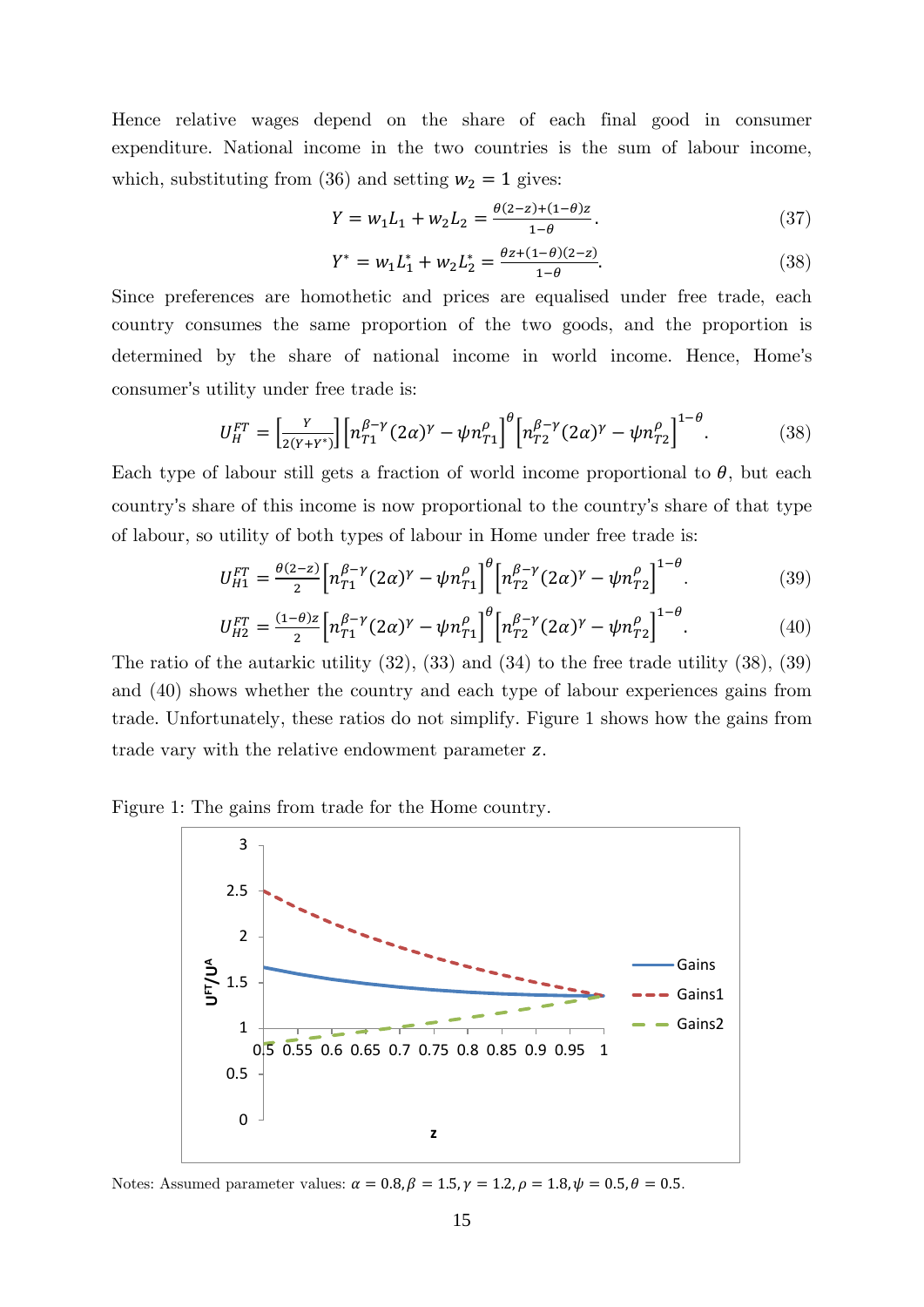When  $z = 1$ , the two countries have identical relative endowments. In this case, the only source of the gains from trade is the division of labour. The Home country experiences overall gains from trade, and both types of labour experience the same gain. As decreases, the Home country becomes relatively more type-1 labour abundant. Type 1 labour experiences greater gains from trade, while type 2 labour's gains decrease, until after a certain point, it starts to experience losses from trade. Hence, similarly to Krugman (1981), when the two countries' relative endowments are sufficiently similar to each other, both factors of production can gain from trade.

Also, from Figure 1, the Home country's overall gains from trade increase as relative endowments become more different between the two countries. Now there are two sources of the gains from trade: the division of labour, and comparative advantage in the form of differences in relative factor endowments. It is possible to decompose the total gains from trade into the component derived from the division of labour (where  $z = 1$ , and the component derived from relative endowment differences. For example, in Figure 1, when  $z = 0.5$ , the gains from the division of labour are equal to 1.36, while the gains from relative endowment differences are equal to 1.23, for an overall gain of 1.67.

Hence, returning to the effect of international trade on the relatively scarce labour (type 2 in the Home country), when relative endowments are sufficiently similar, the gain from the division of labour more than offsets the loss from being the relatively scarce factor of production (this loss arising from the fact that the scarce factor is relatively less scarce in the free trade equilibrium, and thus experiences a fall in its real return). However, when relative endowments are sufficiently different, the decrease in the real return to the scarce factor as a result of international trade more than offsets the gain from the division of labour, leading to an overall loss for the scarce factor.

#### 6.1 Trade patterns

As in section 4.3 above, there is no trade in final goods, since assembly of each final good does not depend on its location, hence may be assumed to be assembled locally to consumption. In each sector, each country produces a number of intermediate inputs which is proportional to its endowment of the labour used in that sector. Hence Home will produce a fraction  $(2 - z)/2$  of the total number of type 1 intermediate inputs, and a fraction  $z/2$  of the total number of type 2 intermediate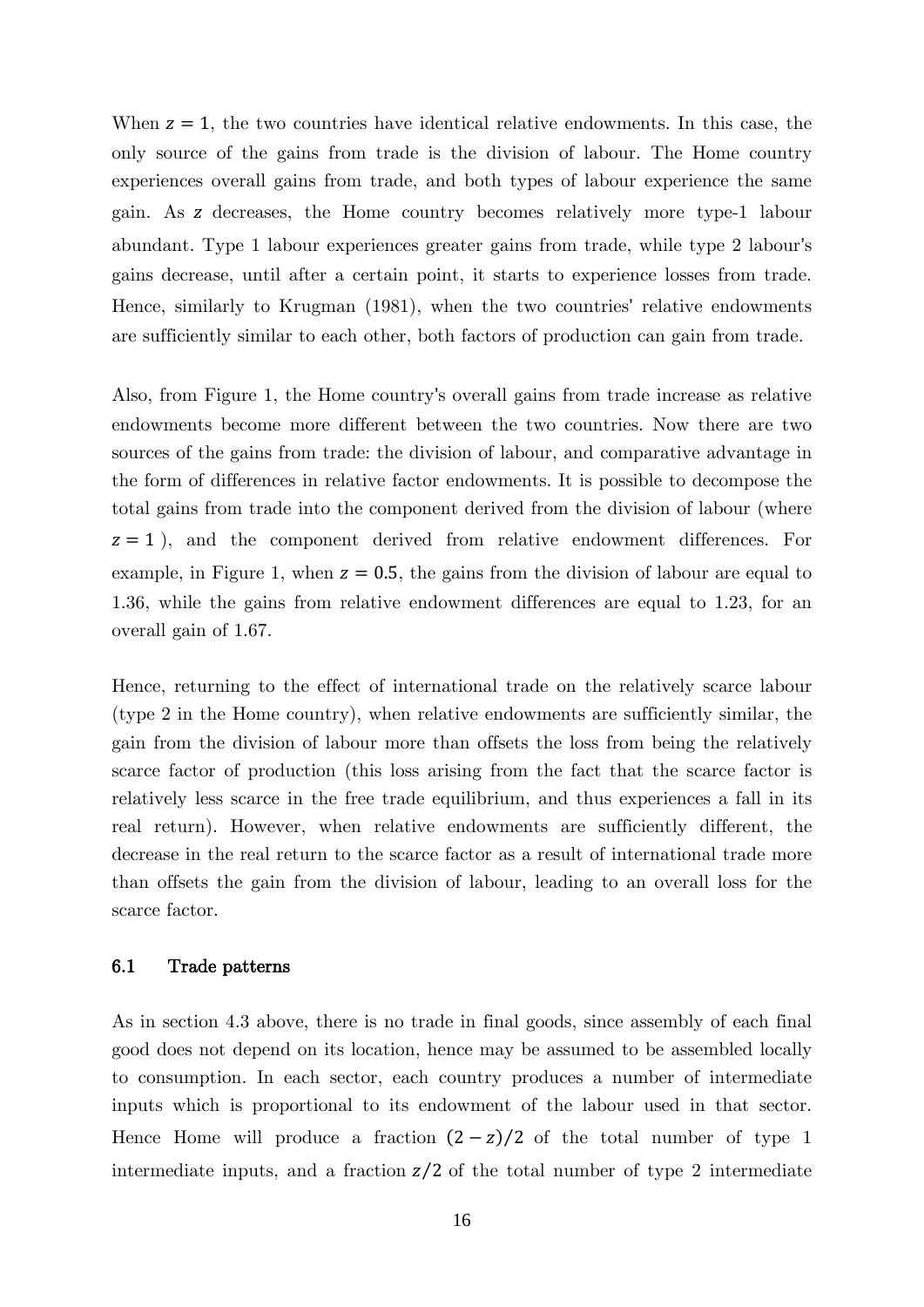inputs. Since preferences are homothetic, each country demands a fraction of each intermediate input which is proportional to its share of world income. Hence the value of the Home country's exports and imports of the two types of intermediate inputs are:

$$
Export_{1H} = \left(\frac{2-z}{2}\right)\theta Y^* \qquad \qquad Export_{2H} = \left(\frac{z}{2}\right)(1-\theta)Y^* \qquad (41)
$$

$$
Import_{1H} = \left(\frac{z}{2}\right) \theta Y \qquad \qquad Import_{2H} = \left(\frac{2-z}{2}\right) (1-\theta) Y \qquad (42)
$$

Trade is balanced; total exports equal total imports. The total value of exports depends on relative endowments and consumer preferences:

$$
TE = \left(\frac{1}{2}\right) \left[\theta(2-z) + z(1-\theta)\right] Y^* = \frac{[\theta(2-z) + z(1-\theta)][\theta z + (1-\theta)(2-z)]}{2(1-\theta)}\tag{43}
$$

Note that, provided  $\theta \neq 0.5$ ,  $dTE/dz > 0$ ; the more similar are the two countries in their relative endowments, the larger will be the total volume of trade between them. Trade may be divided into the component which is inter-industry in nature (exporting type 1 intermediates in exchange for type 2 intermediates), and the component which is intra-industry in nature (simultaneously exporting and importing the same type of intermediate). An index of intra-industry trade is given by the Grubel-Lloyd (1975) index, defined for each sector as:

$$
GL = 1 - \frac{|Exports - Imports|}{Exports + Imports}
$$
\n
$$
(44)
$$

Larger values of this index imply greater intra-industry trade as a fraction of total trade. Substituting from equations (41) and (42), we get:

$$
GL = \frac{2zY}{(2-z)Y^* + zY} = \frac{2z[\theta(2-z)+(1-\theta)z]}{(2-z)[\theta z + (1-\theta)(2-z)] + z[\theta(2-z)+(1-\theta)z]}
$$
(45)

That is, the Grubel-Lloyd index of intra-industry trade depends on consumer preferences and relative endowments. It can be shown that  $dGL/dz > 0$ ; the more similar are the two countries in their relative endowments, the greater the share of trade which is intra-industry in nature. Note that if  $\theta = 0.5$  as in Krugman (1981), then we get exactly the same results as Krugman does: total exports will be equal to  $0.5 \times Y^*$ , and the Grubel-Lloyd index of intra-industry trade will be equal to z, the measure of similarity in relative endowments.

# 7 Conclusions

This paper develops a simple model of international trade based only on the division of labour; there is no comparative advantage or imperfect competition. Firms assemble final goods from intermediate inputs, and there are gains to having a larger variety of intermediate inputs. The extent of the division of labour is limited by the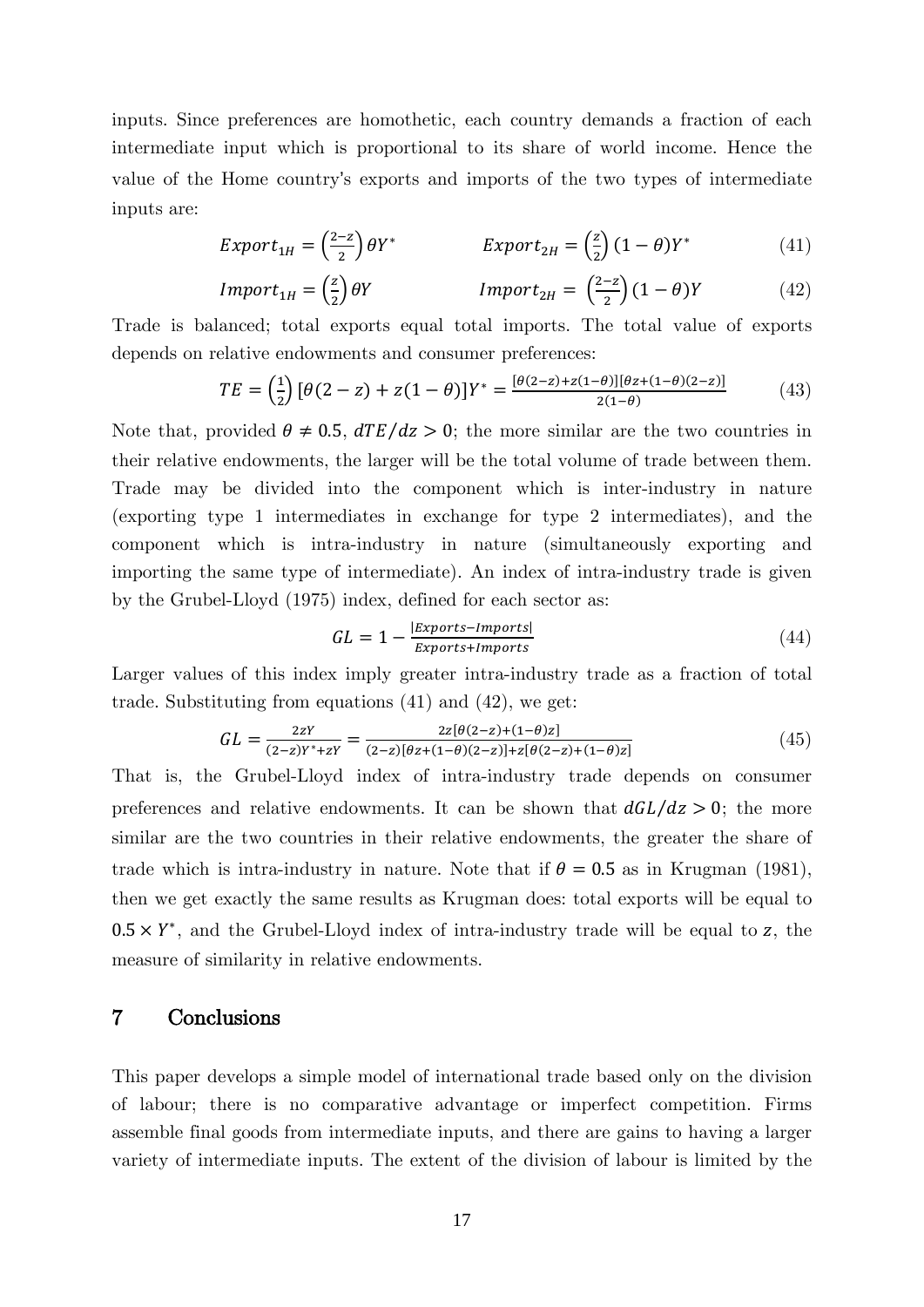cost of coordinating intermediate inputs and the size of the market. International trade eliminates the duplication of coordination costs, resulting in an increased variety of intermediate inputs, greater division of labour, and hence to gains from trade. Extending the basic one-factor model to two factors of production, we obtain the result that, if relative endowments are sufficiently similar between the two countries, then both factors of production will benefit from trade. This is in contrast with the traditional factor endowments model, in which the scarce factor of production loses from trade, and arises because, when the basic model is combined with the factor endowments model, there are now two sources of the gains from trade: from the division of labour, and from comparative advantage.

The model represents an alternative treatment to the issue of scale economies and the division of labour in international trade to the now-conventional monopolistic competition approach pioneered by Krugman (1979, 1980) among others. In the conventional approach, there are scale economies which are internal to the firm; as a result, there are only a limited number of firms in the market, and each firm is associated with a different variety of the good. There, the division of labour occurs across firms. In the current model, the division of labour occurs within firms, but is constrained by the coordination cost. Some of the results we obtain are similar to those in Krugman (1979), and contrast with those in Krugman (1980): international trade leads to an increase in both the number of intermediate goods, and the scale of production of each intermediate good. Similarly, when extending the basic model to two factors of production, we obtain results which are similar to those obtained in Krugman's (1981) extension of the monopolistic competition model to more than one factor of production.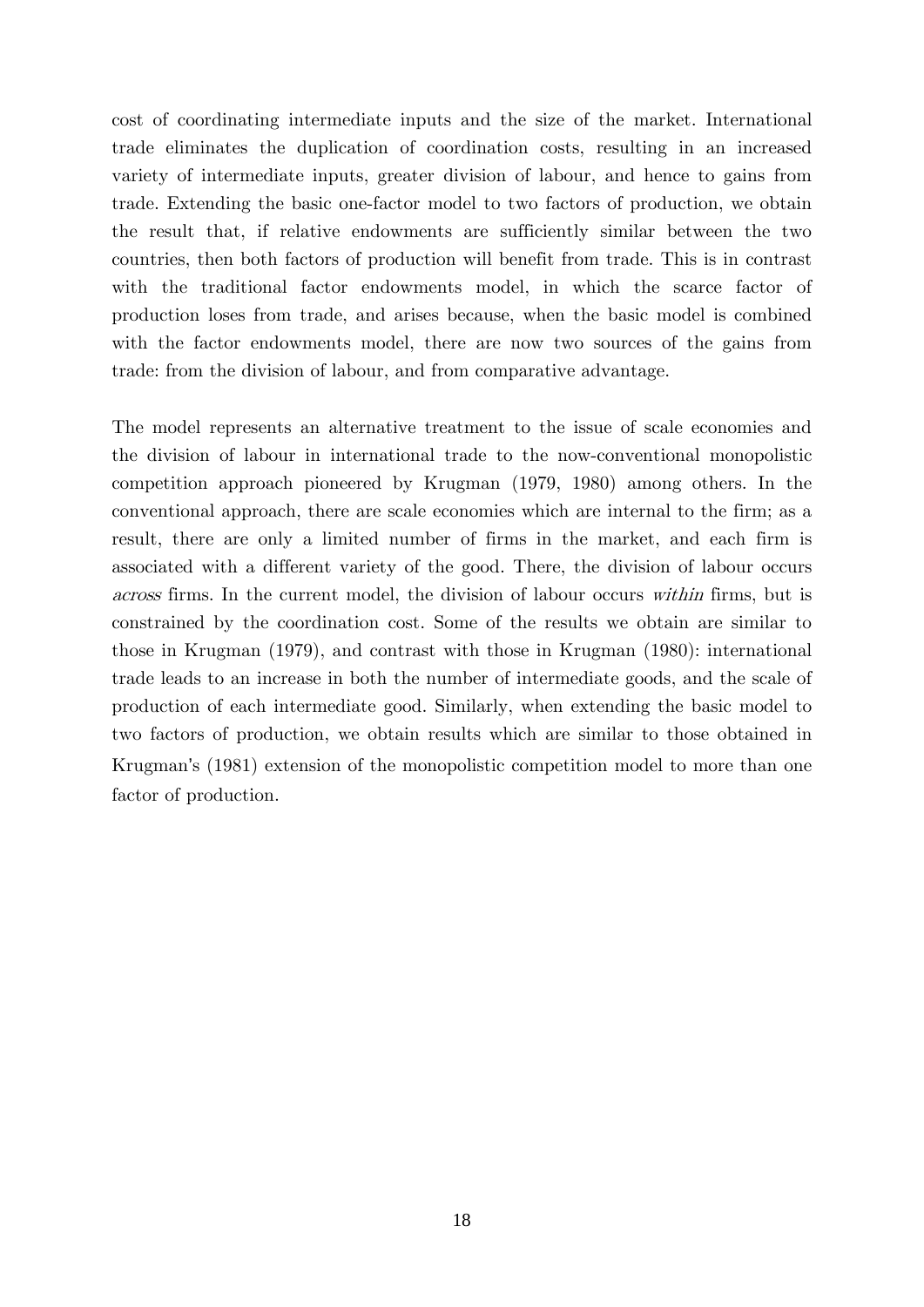#### Acknowledgements

Thanks to Holger Breinlich, Maurizio Zanardi, and participants at the European Trade Study Group in Munich for helpful suggestions. The author is responsible for any errors and omissions.

## References

Becker, G.S., Murphy, K.M., 1992. The division of labor, coordination costs, and knowledge. Quarterly Journal of Economics 107(4), 1137-1160.

Brander, J.A., 1981. Intra-industry trade in identical commodities. Journal of International Economics 11(1), 1-14.

Chaney, T., Ossa, R., 2013. Market size, division of labor, and firm productivity. Journal of International Economics 90(1), 177-180.

Edwards, B.K., Starr, R.M., 1987. A note on indivisibilities, specialization, and economies of scale. American Economic Review 77(1), 192-194.

Ethier, W.J., 1979. Internationally decreasing costs and world trade. Journal of International Economics 9(1), 1-24.

Ethier, W.J., 1982a. National and international returns to scale in the modern theory of international trade. American Economic Review 72(3), 389-405.

Ethier, W.J., 1982b. Decreasing costs in international trade and Frank Graham's argument for protection. Econometrica 50(5), 1243-1268.

Francois, J.F., 1990a. Trade in producer services and returns due to specialization under monopolistic competition. Canadian Journal of Economics 23(1), 109-124.

Francois, J.F., 1990b. Producer services, scale, and the division of labor. Oxford Economic Papers 42(4), 715-729.

Grossman, G.M., Rossi-Hansberg, E., 2010. External economies and international trade redux. Quarterly Journal of Economics 125(2), 829-858.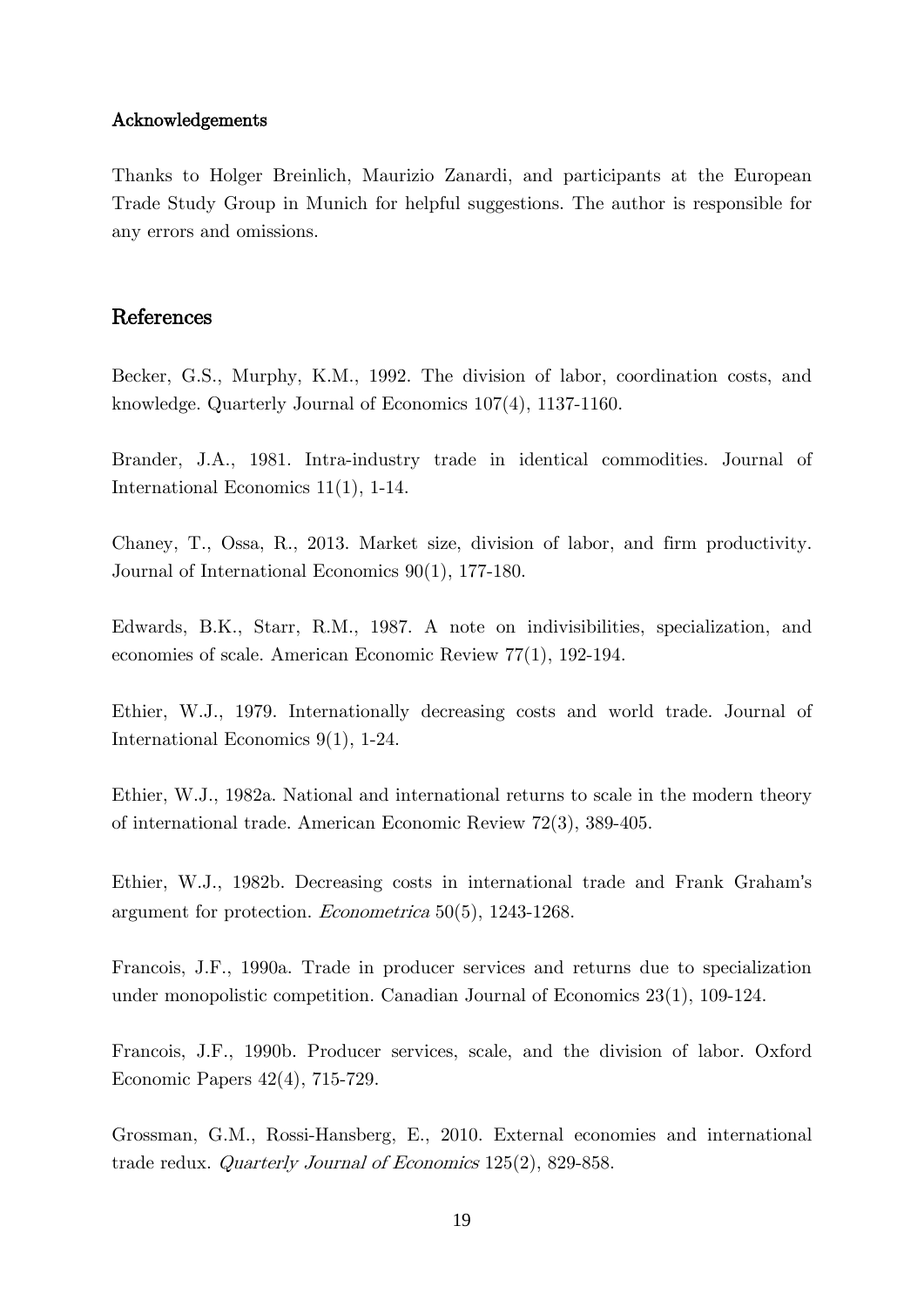Brubel, H.G., Lloyd, P.J., 1975. Intra-industry trade: The theory and measurement of international trade in differentiated products. New York, Wiley.

Helpman, E., 1984. Increasing returns, imperfect markets, and trade theory. In Jones, R.W., Kenen, P.B. (eds.), Handbook of International Economics Volume 1, Amsterdam, Elsevier, Chapter 7, 325-366.

Krugman, P.R., 1979. Increasing returns, monopolistic competition, and international trade. Journal of International Economics 9(4), 469-479.

Krugman, P.R., 1980. Scale economies, product differentiation, and the pattern of trade. American Economic Review 70(5), 950-959.

Krugman, P.R., 1981. Intraindustry specialization and the gains from trade. Journal of Political Economy 89(5), 959-973.

Krugman, P.R., 1987. Increasing returns and the theory of international trade. In Bewley, T.F. (ed.), Advances in Economic Theory: Fifth World Congress, Cambridge, Cambridge University Press, Chapter 8, 301-328.

Krugman, P.R., 1991. Geography and Trade. Cambridge, MA, MIT Press.

Markusen, J.R., Melvin, J.R., 1981. Trade, factor prices, and the gains from trade with increasing returns to scale. Canadian Journal of Economics 14(3), 450-469.

Miroudot, S., Lanz, R., Ragoussis, A., 2009. Trade in intermediate goods and services. OECD Trade Policy Papers No. 93.

Neary, J. P., 2009. International trade in general oligopolistic equilibrium. Mimeo, University of Oxford.

Neary, J.P., 2010. Two and a half theories of trade. The World Economy 33(1), 1-19.

Panagariya, A., 1981. Variable returns to scale in production and patterns of specialization. American Economic Review 71(1), 221-230.

Porter, M.E., 1990. The competitive advantage of nations. MacMillan, London.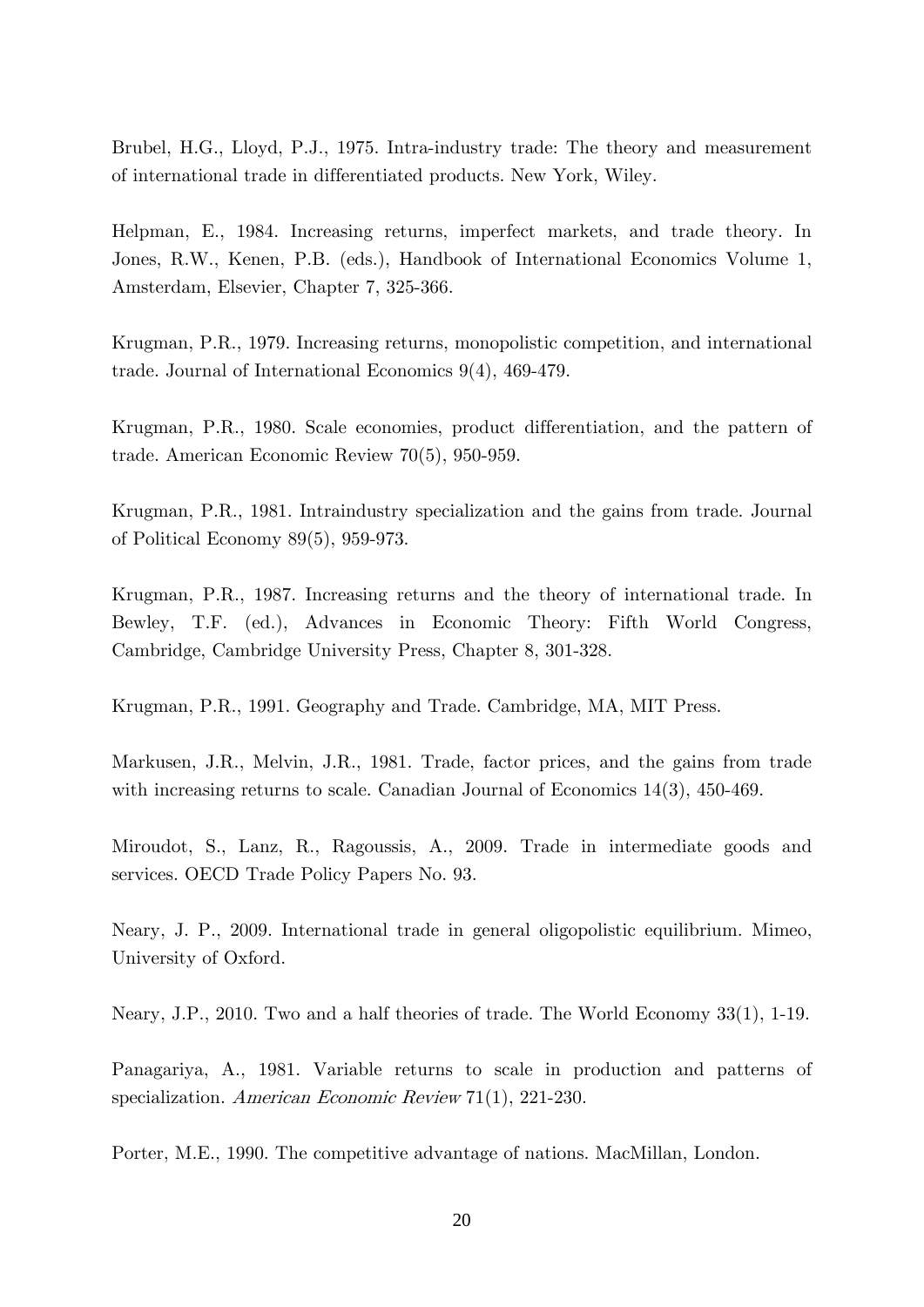Smith, A., 1776. An inquiry into the nature and causes of the Wealth of Nations. W. Strahan and T. Cadell, London.

Soo, K. T., 2013. Trade in intermediate goods and the division of labour. Mimeo, Lancaster University.

Sturgeon, T.J., Memedovic, O., 2010. Mapping global value chains: Intermediate goods trade and structural change in the world economy. UNIDO Development Policy and Strategic Research Branch Working Paper 05/2010.

Swanson, C.E., 1999. The division of labor and the extent of the market. Economics Letters 62(1), 135-138.